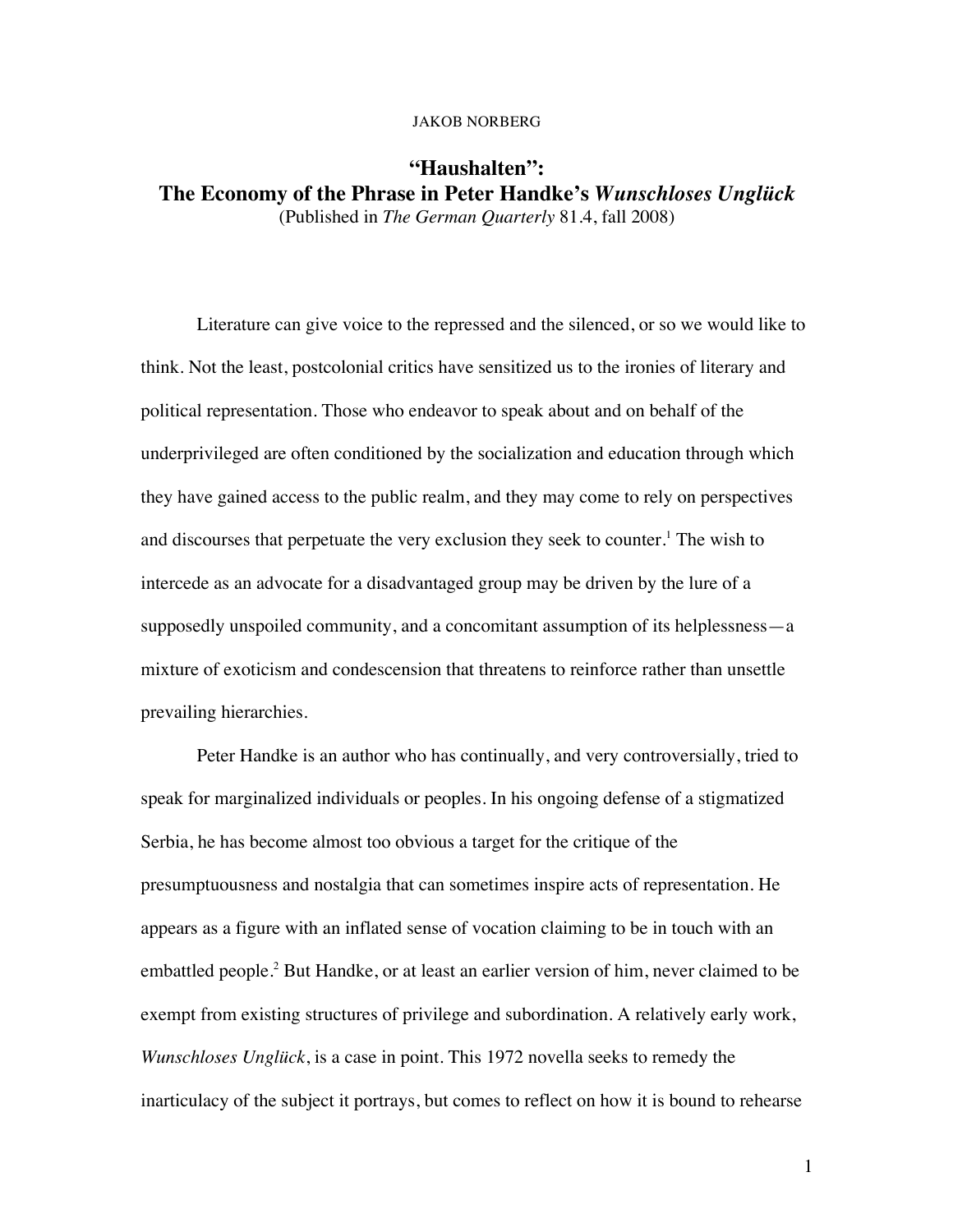the cultural and linguistic patterns that produced and policed this inarticulacy in the first place. Indeed, the novella is not simply troubled by the "unavailability of a form uncompromised by everything it wants to escape" (Bewes 38); the predicament of inescapable complicity is its principal focus.

To begin with, *Wunschloses Unglück* can be read as a case study in the multiple repressive forces at work in the poor and patriarchal milieu of rural Austria; it records the interlocking dictates of custom and religion, the pressures of economic constraints and social norms, the stifling gender roles and their most brutal manifestation – the physical abuse of women. The central figure is the narrator's mother, whose suicide prompts him to reconstruct her life story in roughly chronological fashion, to the point of her complete psychological collapse. Denied a place outside the home and taught always to contain her wishes and desires, she tries to adapt her life to the scripts outlined by tradition and monitored by village gossip, all the while being systematically worn down by heavy housework and meager living conditions.

Pained by this fate, the narrator wants to speak about and for the deceased, and make her life story available in the public realm to which she never gained entrance. But despite the sense of purpose and urgency that drives the book, and the intimate knowledge that supports the veracity of the account, this ethical and literary mission must fail. The main textual problem of *Wunschloses Unglück* is in fact the narrator's involvement with the forces of repression that he aims to expose. As the narrator himself realizes, the mechanisms of control and integration that devastate the mother's life reach far into the domain of language: the battery of prohibitions and expectations that circumscribe a female life in the province are bound to linguistic molds such as facile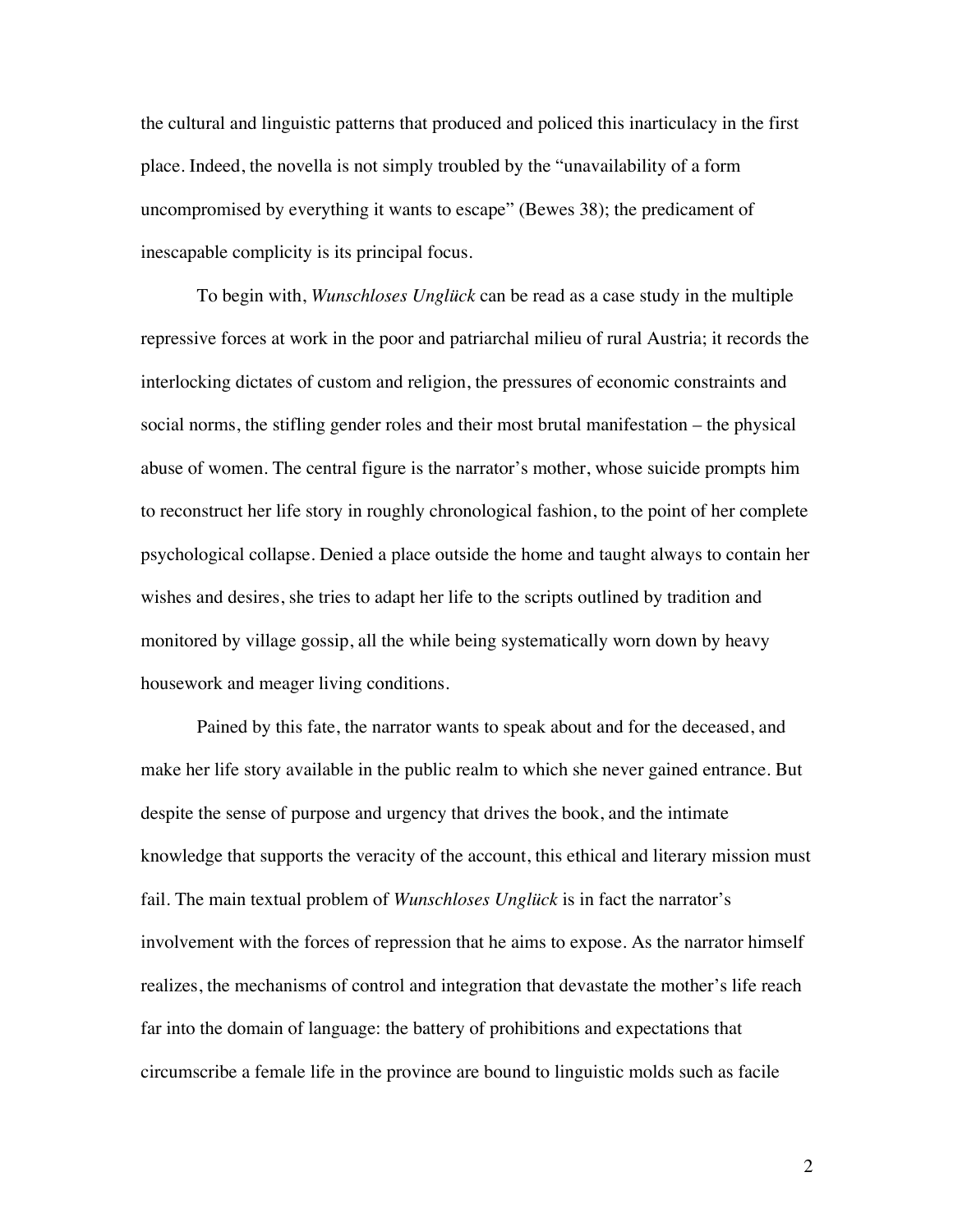proverbial expressions and conventional storylines, all of which crowd in upon the subject. Language is already arranged for the speakers into tight, easily memorized formulas that encapsulate judgments and attitudes, thereby aiding the enforcement of norms. These circulating "idioms and axioms" encode and disseminate an entire social education, which prescribes how to live and feel in the community (Varsava 120). Describing the social stratification of the province, for instance, the narrator of *Wunschloses Unglück* cites the ideals that govern the interaction: "Zumindest beim Vergnügen gab sich die ländliche Gesellschaft klassenlos, sofern man nur GEPFLEGT und LUSTIG UND FIDEL war" (54; Handke's emphasis).

The fact that language is organized into readily available phrases works against the mother, who is unable to escape her misery partly because she lacks the capacity to formulate a critical alternative. She cannot help but think and talk against herself, and so remains silenced even when she speaks. Yet the problem of an already occupied language also inflects the narrator's attempt to reconstruct his mother's fate. He is gradually forced to recognize his failure to extricate himself from the idiomatic and generic patterns that directed or even closed down the mother's search for an identity, and notices how his own writing too easily slips into the realm of the pre-formulated. There is a standard way in which a woman's life, the "Biographie eines Frauenlebens," is usually told, and its gravitational pull is not negligible (45); there are surprisingly strong conventions dictating the course and the tenor of the narrative.

It is far from certain, then, that the author of the mother's biography manages to keep a distance from her regimented linguistic environment. It even turns out that her life story is so imbricated in the speech patterns of her community that it remains accessible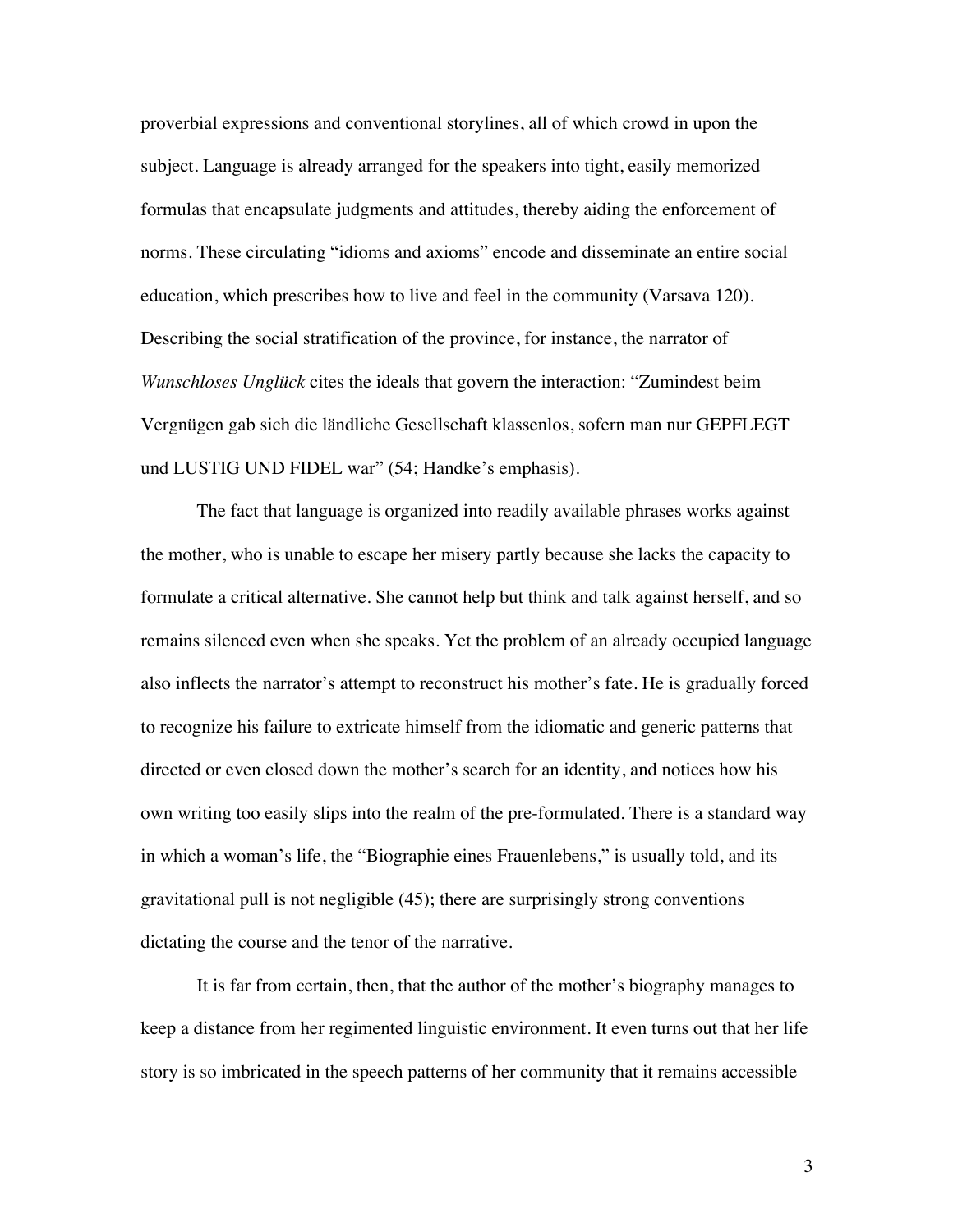only through the language that she herself spoke and that indeed spoke her.<sup>3</sup> The signs of potential complicity have led critics to extract from *Wunschloses Unglück* a general point about the conditions of writing: "Ehe man zu schreiben beginnt, gibt es eine Sprache, gibt es Codes, Begriffe, Schemata, Konventionen" (Nägele 388). The novella submits that language is never an entirely neutral surface, but a territory where innumerable routes have already been etched in, leading the writer along its lines.<sup>4</sup>

Although this interpretation offers a framework for reading the novella, it still suffers from a lack of specificity. Many critics note the central concern of *Wunschloses Unglück*, and yet they fail to elaborate on how the novella imagines and negotiates its own implication in the structures it wants to dismantle. As this article will argue, Handke's story in fact constructs a thorough account of how the problematic of pervasive social control is transposed to a textual level. Even if this previously neglected discourse does not necessarily compel us to overturn the theses of earlier commentators, it challenges and revises the abbreviated argumentation on which their conclusions are built. The narrator of *Wunschloses Unglück* does not simply fail to avoid involvement in the linguistic regime that confines the mother; with painstaking detail, he seeks to render this failure readable within the narrative itself.

The narrator's own elucidation of his linguistically apparent complicity is phrased in the idiom of economy; that is, it is treated in terms of a "relationship between ends and scarce means which have alternative uses" (Robbins 16). To begin with, *Wunschloses Unglück* sets up a relationship between the narrator's conditions of articulation and those of the mother. While the narrator and his central figure are not necessarily constrained by identical forces or shared motivations, their situations of speech and writing are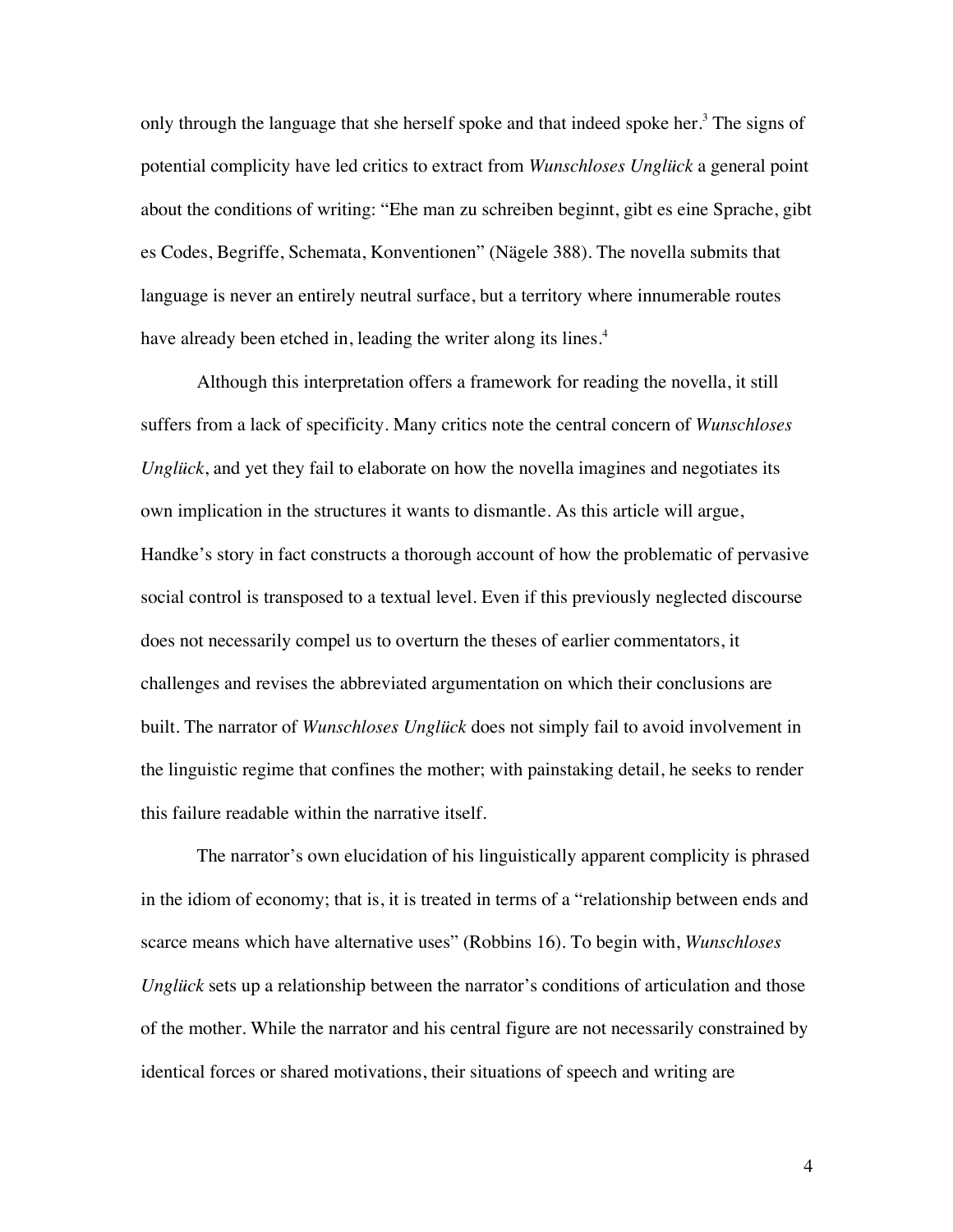nonetheless described as analogous. The suggested parallel between them is then most fully brought out in a discourse on the notion of household management, or "Haushalten," which entails the problem of how to allocate effort in a context of insufficient resources. For different reasons, the narrator and his main character come to rely on phraseology while negotiating the need to minimize expenditure of their limited means: their time, their attention, their labor.<sup>5</sup> In the process of constructing a model of domestic economy, *Wunschloses Unglück* uncovers and critiques an economy of the phrase that it must ultimately put into practice. The suspicion of complicity with repressive forces that haunts the enterprise of literary representation is thus explained, or perhaps excused, with reference to the problem of scarcity.

The novella's discourse on the formative power of budget constraints on text production can be reconstructed in a series of steps. After an initial analysis of the narrator's consistent description of the writing process in terms of an exertion of labor with a naturally limited duration, we must turn to his critical profile of the mother's social context and its continual demand to reduce waste. The concern of the final section is the relationship between these two threads: it investigates how the requirements of the writing process and the desire to expose an inhuman social environment must be reconciled in the work on the text. The narrator does not necessarily fail in his critique of his mother's repressive social world, but he claims that he must struggle to match his critical ambitions with the limited means at his disposal. The result is a textual strategy of quotation that appears both critical and collusive.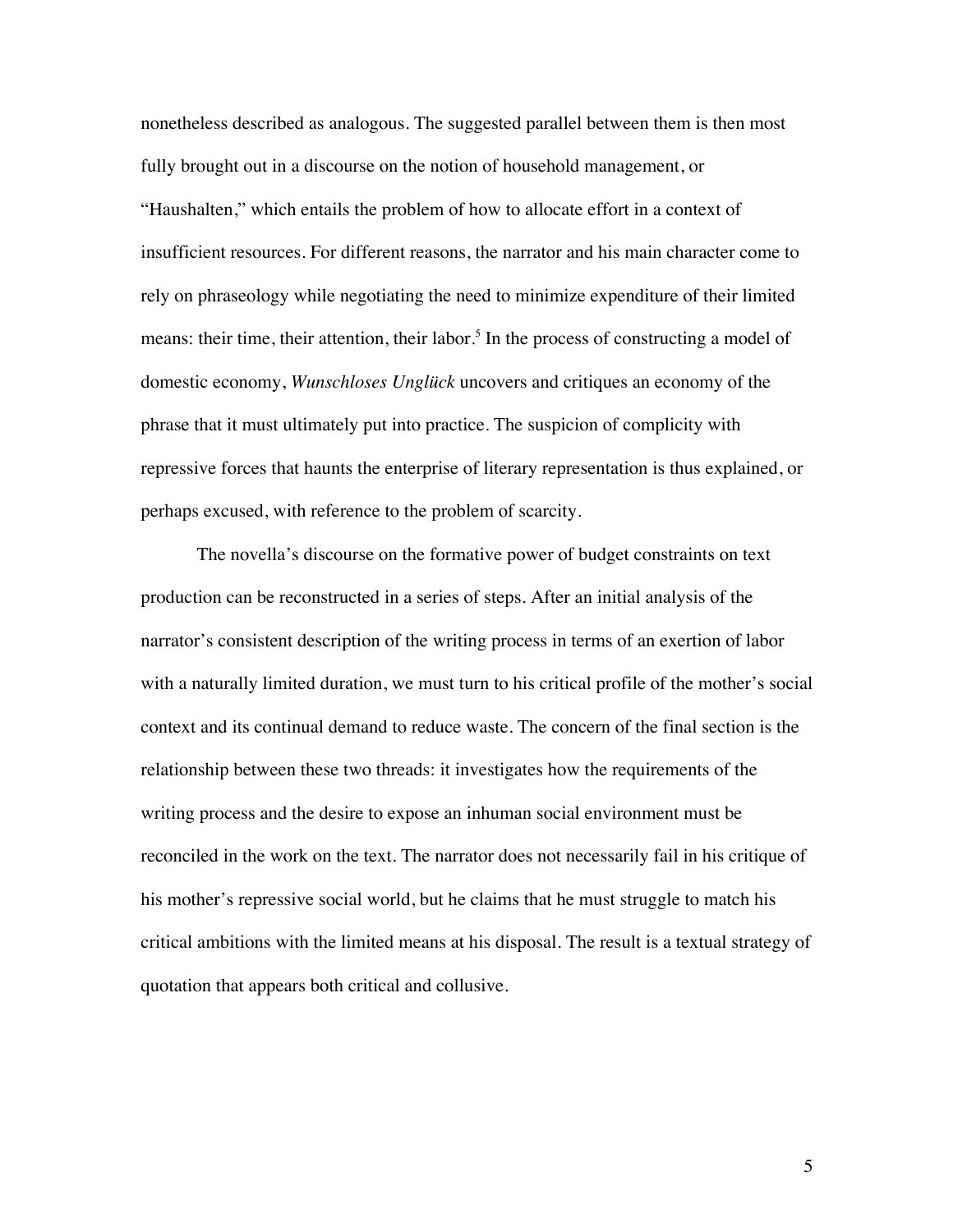#### **The Labor of Writing**

In *Wunschloses Unglück*, the narrator takes pains to outline the situation and character of writing, and his account ultimately bears upon the question of the precarious use of the deforming language that he sets out to analyze. The novella opens with a cited newspaper report, a one-sentence description of the mother's suicide that resembles a telegram. The quotation is not necessarily inserted with the critical intention of displaying how its stripped-down language cannot capture the full import of the mother's fate.<sup>6</sup> The mere existence of the novella certainly implies that the circumstances of the death, or the motivations behind the suicide, can be described in more detail, but relative brevity is not in itself a defect. *Wunschloses Unglück* is, after all, a slim volume of about 100 pages, carrying the modest subtitle "Erzählung." The generic classification underscores the fictional status of what seems like an exercise in autobiography, but it also sets the text apart from grander epic forms; the book is not a full-length novel.

Rather than scorning the shorthand style of local newspapers or using it as a convenient foil, Handke's narrator goes on to indicate how the degree of concision of any text must be related to the conditions under which it was written, or how the length and detail of any narrative are functions of invested effort. The novella that follows upon the opening newspaper quotation shows that one can tell a different and significantly longer story of the deceased, but it also makes explicit that any such project requires considerably more labor. Immediately after the incorporated report, the narrator announces his resolution to start working, that is, to tell a more extensive story: "Ich möchte mich an die Arbeit machen" (7).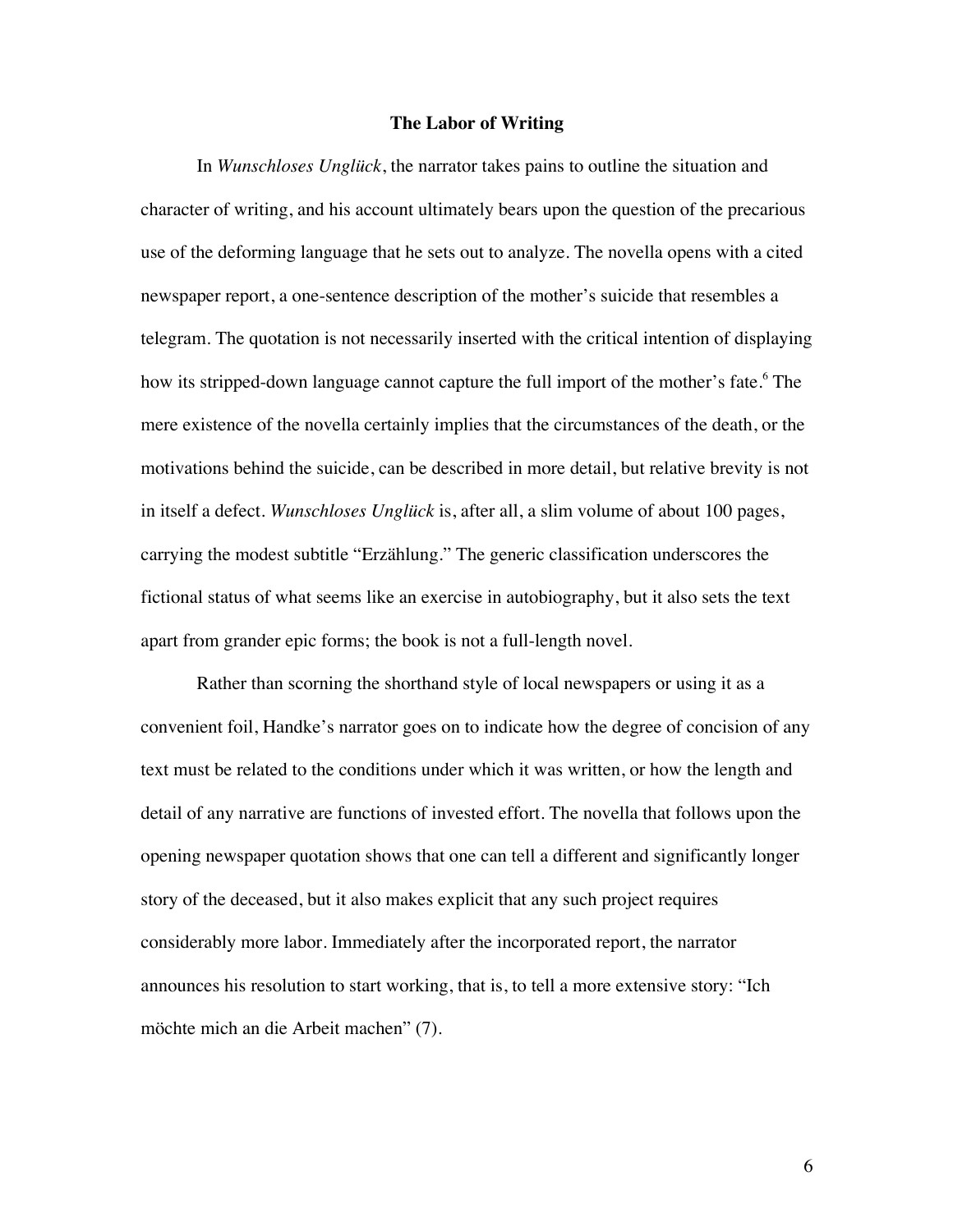In *Wunschloses Unglück*, the activity of writing is in fact consistently represented as a dynamic of labor expenditure; it is discussed in terms of an "Arbeitsanstrengung" (7). As an exertion of force, however, this activity cannot be sustained indefinitely, as if the writer's energy were endless. Instead, the periods of writing are inevitably interspersed with periods of restoration, producing a cyclical movement of work and rest.<sup>7</sup> In accordance with this definition, the text implicitly submits that its final shape, its rather limited expanse, is the outcome of an exertion of force pitted against obstacles and subject to ineluctable constraints. There is a window of writing, a restricted period during which the "Anstrengung" of the writer could be maintained before yielding to unavoidable exhaustion (10). At the end, this window of writing turns out to have been about two months long. A note placed after the final sentence of the narrative, states the duration of the entire writing process: "geschrieben Januar/Februar 1972" (106).

The definition of writing as labor is closely linked to the narrator's struggle to fend off the volatile sequences of apathy and horror, which beset him after the mother's suicide. To recall the past and formulate an account of it under such psychological conditions, to resist giving in to the speechlessness that accompanies both moments of dullness and dread, requires a strenuous application of mental force; the pressure of grief makes writing hard work. But the labor of writing also seems to have beneficial effects, for it works to pull together and focus a mind that threatens to lose itself in a series of numb or chaotic emotional states. The activity of attentive description even inserts an interval between the traumatizing event and the writing subject. When one describes a psychological state in as precise a manner as possible – "möglichst genau" – this state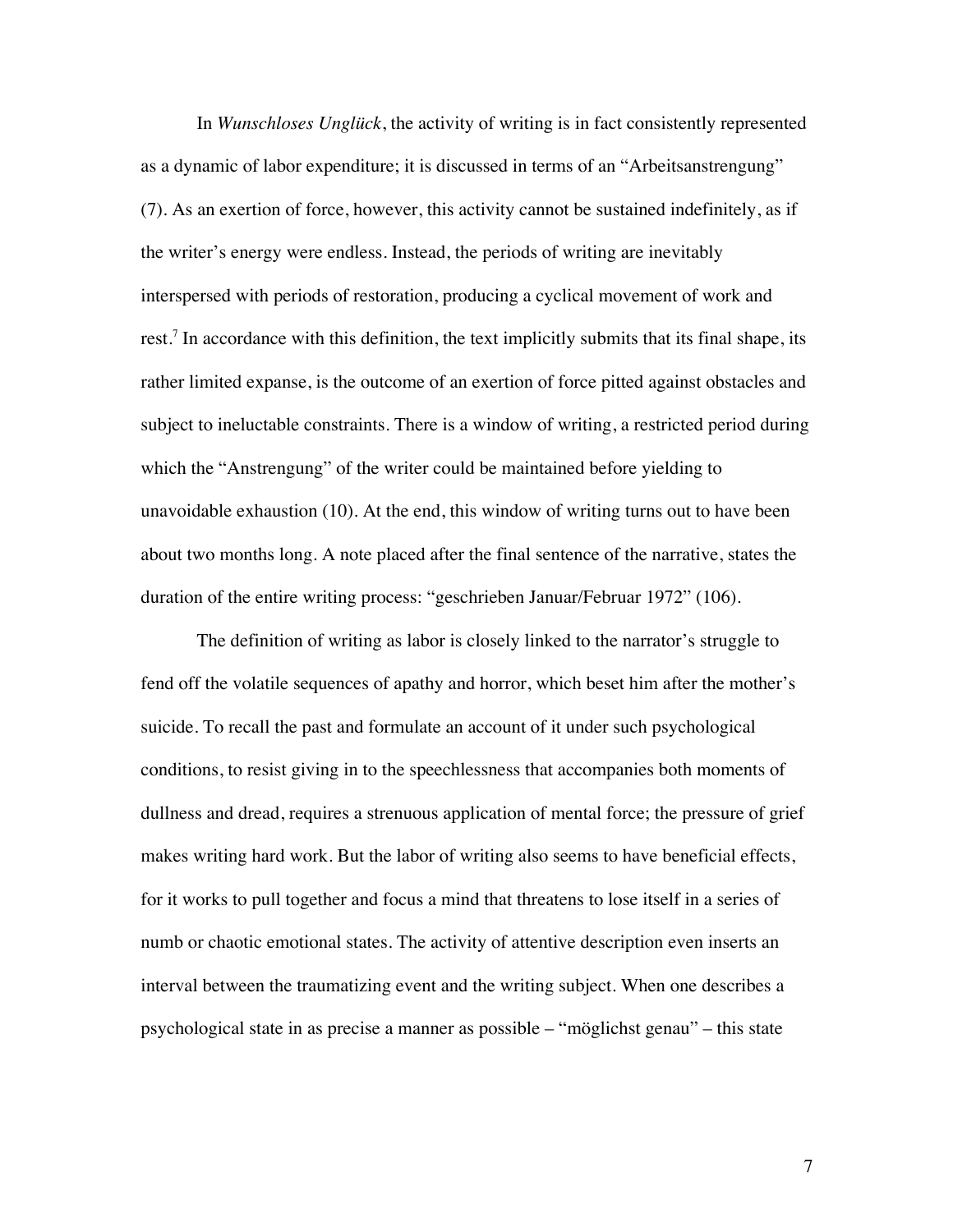may seem "entrückt und vergangen," no longer threatening to engulf the subject, and in this way writing offers moments of relief (9-10).

In light of this positive effect of writing, the activity of narration may seem to emerge as a form of "Trauerarbeit" that serves the purpose of releasing the subject's affective ties to a lost object.<sup>8</sup> The prospect of some final release is, however, overwhelmed by the cyclical model of labor, according to which constantly renewed efforts must be mustered to satisfy temporarily subsiding but ineradicable needs. The novella's dominant paradigm of labor is the never-ending toil of the housewife to deal with drearily recurrent problems. As the narrator's mother writes in a final letter before her suicide, she suffers from the eternal return typical of all domestic duties: "Jeden Tag mache ich dieselben Arbeiten, und in der Früh herrscht wieder Unordnung. Das ist ein ewiger Teufelskreis" (76).<sup>9</sup>

The activity of formulation may offer respite but it does not establish any lasting and conclusive relief, since, according to an account that resolutely codes writing as "Arbeit," it remains subject to the motions of repetitive labor. The writing process may separate off a course of events and converts it into a safely bounded past, but the desired distancing effect lasts only as long as the limited "Zeit des Schreibens" (10). Its merely temporary impact deprives writing of any permanent therapeutic value.<sup>10</sup> The psychological state the narrator finds himself in allows for and can even be remedied by textual production, but the labor takes place during restricted periods of time, in surges that must come to an end and leave no durable results. In *Wunschloses Unglück*,

"Trauerarbeit" is a form of "Arbeit" and hence restricted by its rhythm; it remains chained by the "relentless repetition" characteristic of any process of labor (Arendt 101).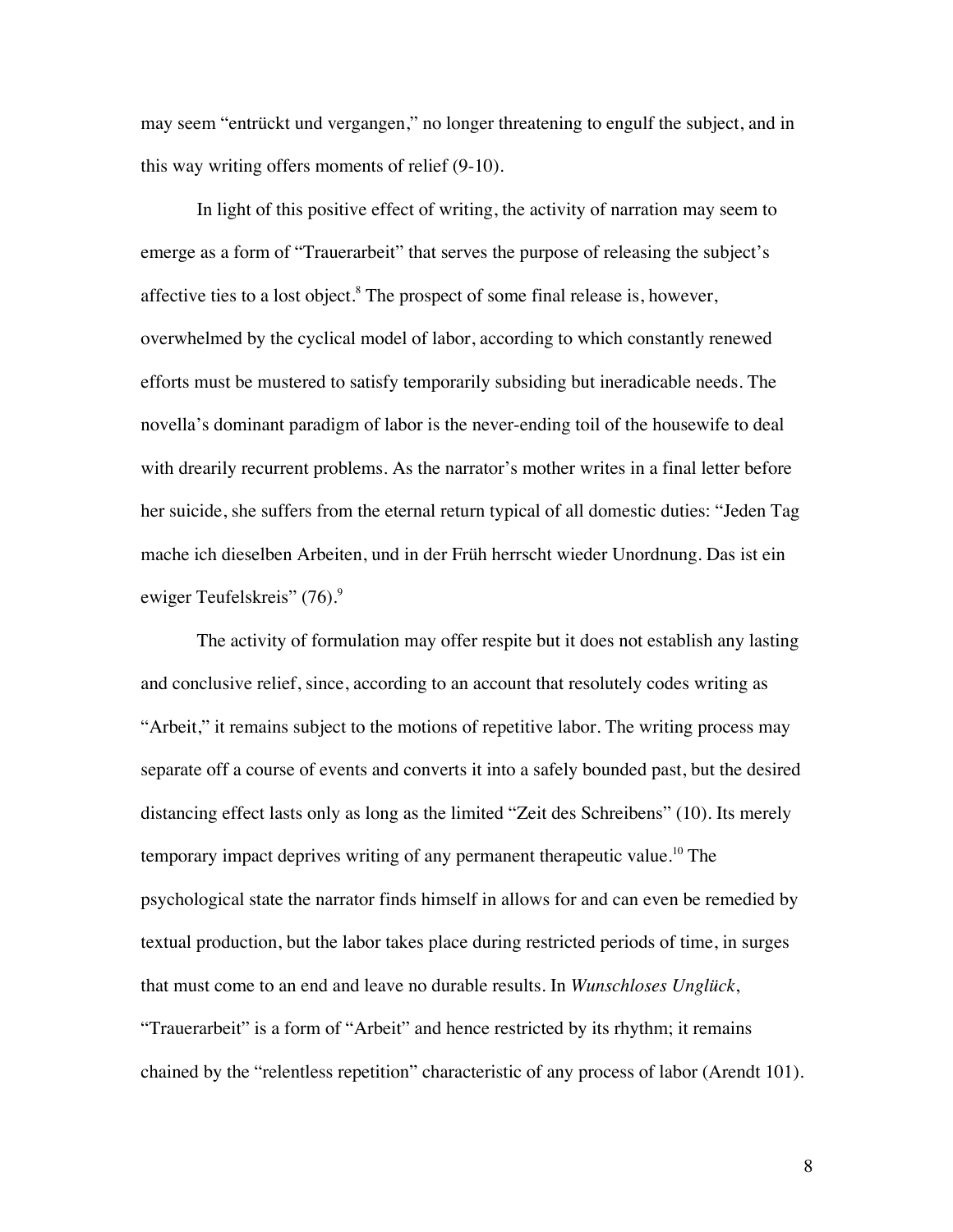The final line of the novella – "Später werde ich über das alles Genaueres schreiben" – seems to contain a promise, made by the narrator to himself or to the reader, of a more exact account, delivered in a future where the emotional turmoil has settled and writing is no longer shadowed by speechlessness (105). At the same time, it concedes that the present labor of narrative reconstruction has dissolved the depression incompletely and that a future effort remains necessary. The assurance of a further, future account implies that it is the failing energy of the narrator that finally breaks off the activity of storytelling, rather than the logical conclusion of the plot or the exhaustive treatment of the material. Indeed, if the narrator emphatically describes his activity as labor, as "Arbeit" and "Anstrengung," then the novella's closing promise points to a later resumption of labor that must end in weariness. The final form of the delivered text, and the final form of any future, supplementary account, must be the product of a concentrated work effort that can postpone but not halt the eventual return to muteness, a work whose span is a function of the quantum of mobilized labor and whose end is the symptom of inevitable fatigue. The "Zeit des Schreibens" must always come to an end.

The two enigmatic mottos of the "Erzählung," one drawn from Bob Dylan and one from Patricia Highsmith, also allude to the notion that writing must be conceived of in terms of urgent expenditure within a definite time frame. Rather than declaring some wisdom that would offer a key to a message embodied in the story, the strangely nonaphoristic quotations seem above all to point to the rushed character of the writing. Like the italicized remark at the very end of *Wunschloses Unglück*, the Highsmith citation names a month: "It was just after 7 p.m., and the month was October" (5). Yet the quotation's first line conveys a sense of swift pace, or of little time left: "Dusk was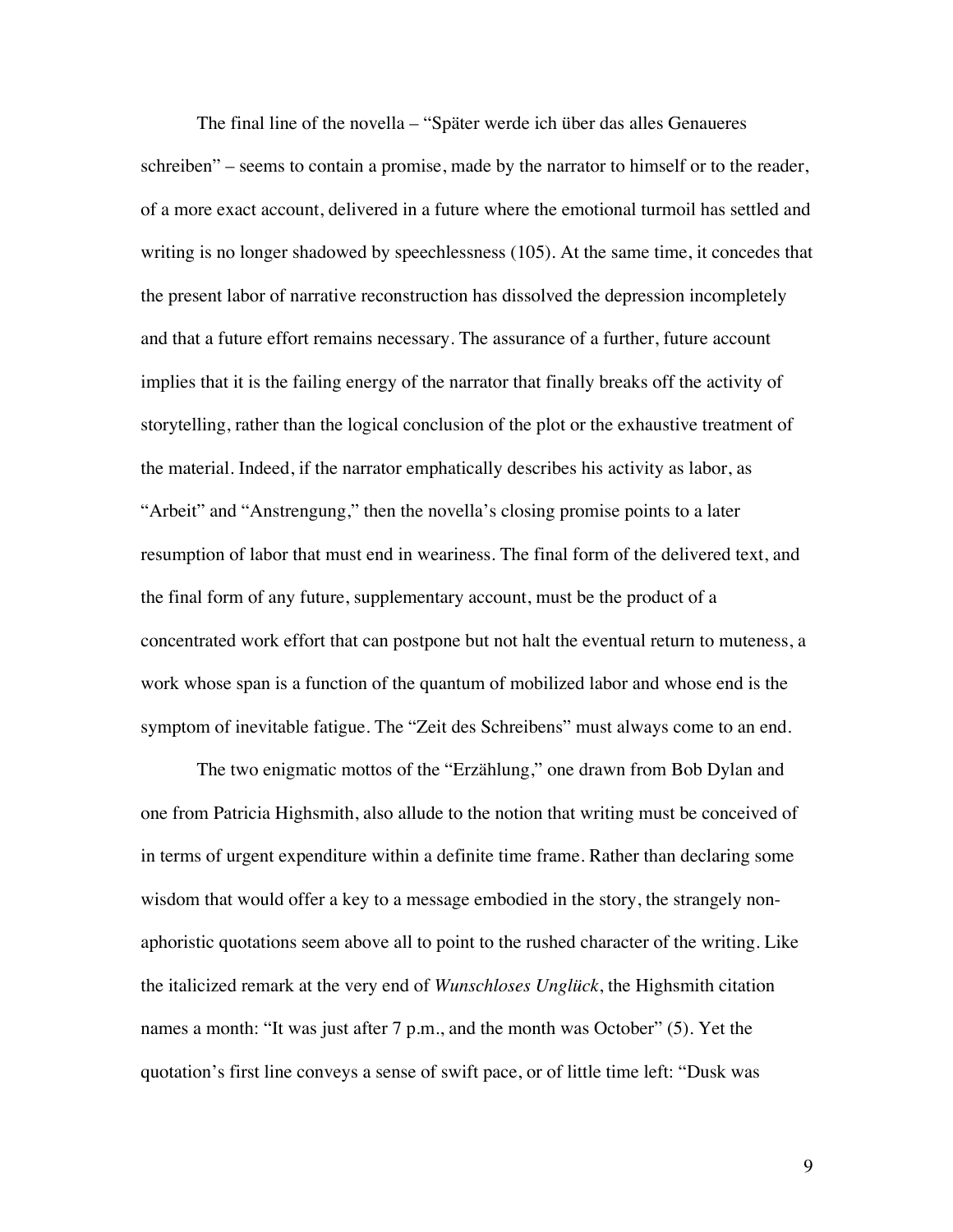falling quickly." Similarly, the line culled from Dylan – "He not busy being born is busy  $\gamma$  – may be read as a comment on the mother's fate,<sup>11</sup> but it also captures the relation between compression and scarce means that runs through the narrator's discourse on writing. The shrunken, elliptical construction of the sentence conveys the hurried pace named in the repeated word "busy."

*Wunschloses Unglück* calls attention to the fact that the length and detail of any text is related to the invested labor effort, and that this effort cannot be continued without end. Against the backdrop of its characterization of the writing process, the novella is not simply a brief work; rather it is compressed, or shaped by conditions inherent to a process of writing understood as labor. To be sure, its brevity does not necessarily mean that it is imprecise. Nor is the style of the novella, on the level of the sentence, always terse: the narrator at least occasionally allows himself meandering constructions and extensive reflections on his writing practice in asides. However, by coding the writing process as labor and describing the cycles that this labor is governed by, the text explains its brevity with reference to the constraints imposed by limited resources. It presents itself as an account wrested out of an enveloping, approaching speechlessness, and thereby frames its admitted concision as a testimony to the situation under which it was produced. Regardless of its length, *Wunschloses Unglück* communicates, both by means of its discourse on writing and by various paratexts, that more could not be written, at least not at this point.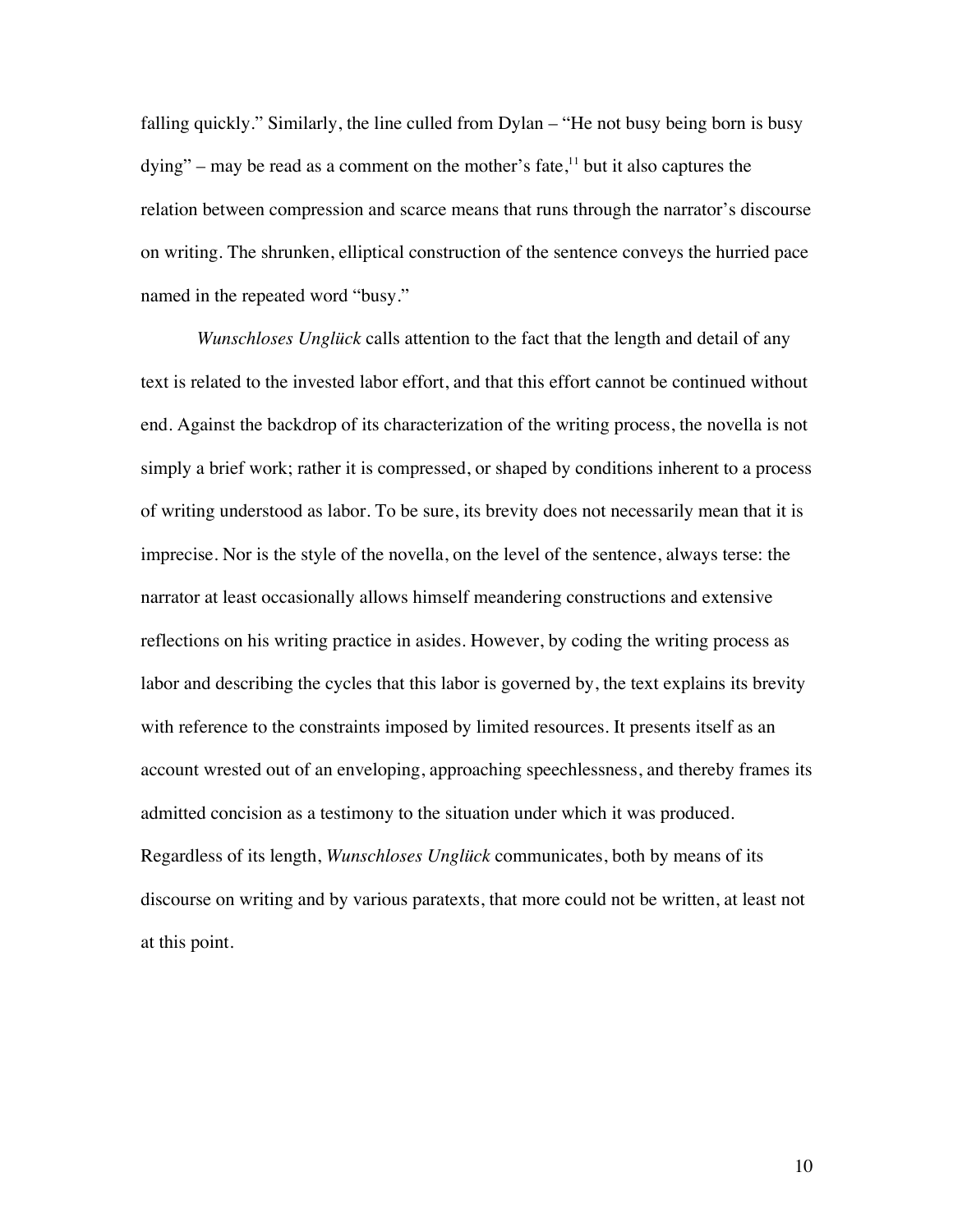## **The Double Narrative**

The labor of writing, the "Arbeitsanstrengung" of the writer, entails recollection and formulation. The writer works on the material of past events. In the case of *Wunschloses Unglück*, this material proves recalcitrant; it resists his efforts of storytelling. On the most basic level, the mother's life is eventless, dominated by the monotony of never-ending work in the constricted domestic realm as well as the dreary dramaturgy of married life. But the story does produce, despite its brevity, something of a panorama of a turbulent century. Just by virtue of revisiting the handful of stations of the mother's life, it offers a condensed review of the pre- and postwar conditions as well as the period of National Socialism and war; the parochial agrarian province of Austria and the devastated city of Berlin after 1945; the first steps towards land ownership among a peasant population accustomed to feudal conditions; and the security mechanisms of the emerging welfare state, in which the poor are entitled to social benefits if they can plausibly demonstrate their lack of means. Still, the mother spends all her time in the sphere of the family household, constantly under pressure to keep expenses down and hence condemned to a "Leben nicht über die Verhältnisse" (57), making her life seem almost detached from the times, "ein altes Lied; ohne Beziehung zur Zeit, in der sie spielt." (58).

The central problem of the novella is indeed how a biography is fundamentally determined by the problem of minimal means, or how an "aufs Wirtschaften und pure Auskommen beschränkten Lebensform" results in a complex of psychosocial deformations (50). Not incidentally, the narrator begins his mother's story with an historical overview of the local property relations in the province where she grew up. Her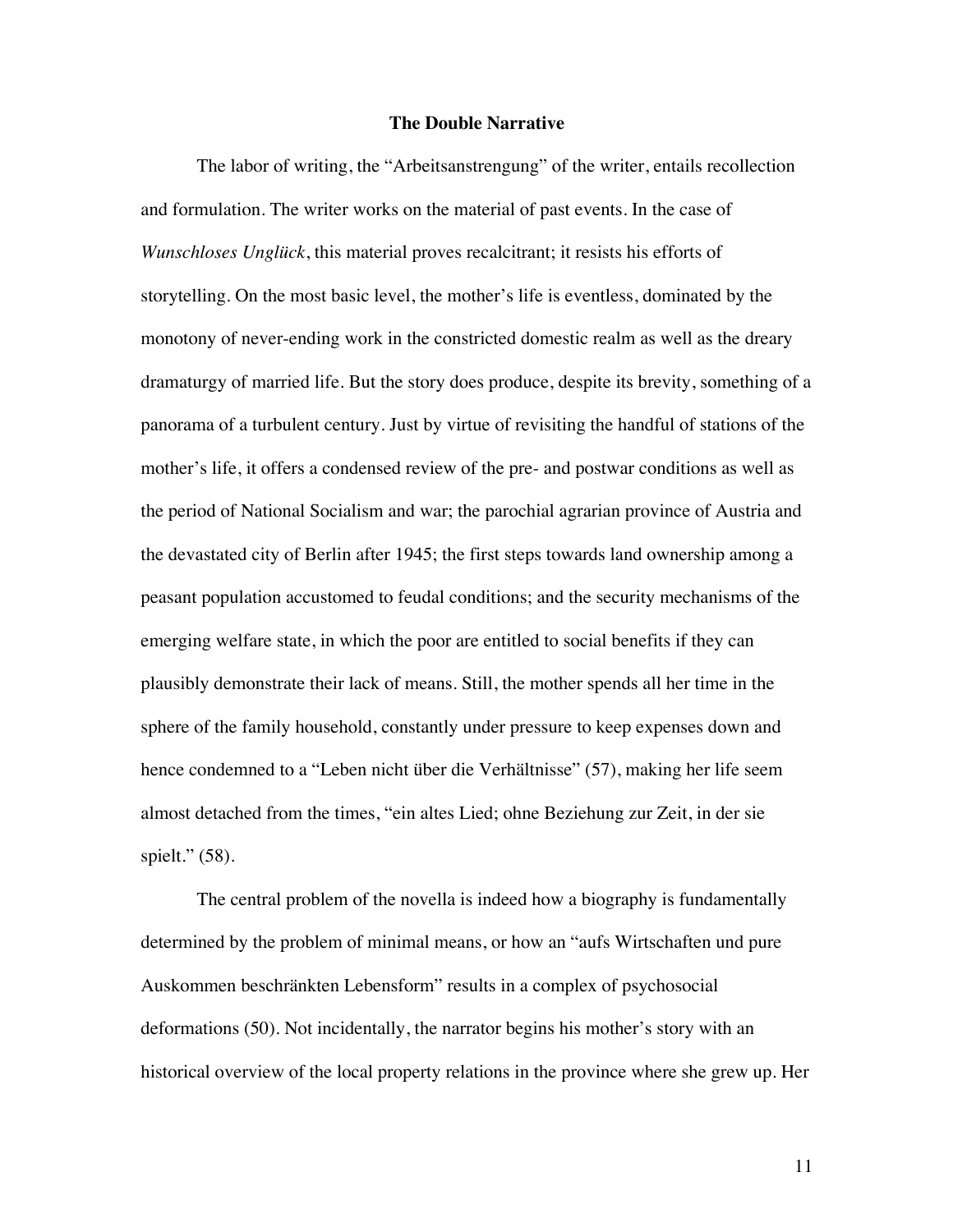father is introduced as the first homeowner in a long line of "Mittellosen," and yet since this advance remains modest, he is forced to spend all his labor power, "seine ganze Arbeitskraft," only to retain it (14). Whatever he earns he saves, to the point at which hoarding becomes the principle of his personality, since he represses every need and impulse to fit the cause of living without squander.

The life of the mother, shaped both by inherited attitudes and a similarly fragile economic situation, evolves into a perennial exercise in self-management or rather selfreduction. Her non-negotiable task is to monitor the small household, which means to endlessly perform the activity of "sparsames Umgehen mit knappen Mitteln zur Bedürfnisbefriedigung" (Egner 68). The narrator again and again relates how the mother applies the lessons of saving, becoming "kleinlich und haushälterisch" (37) in her approach to the use of objects, to the extent that her biography is best described in terms of "lebenslängliches Haushalten" (62). In a situation of severe shortage during the postwar period, where saving is no longer possible because one must live slightly above one's means in order to avoid starvation, the distinction between the necessary and the superfluous is even applied to basic needs, and the principle of self-reduction moves into the domain of vital human necessities, making a mockery of the ethical blessings of asceticism. Yet even during less desperate times, it is clear that the constraints of "Haushalten" pervades all social and emotional aspects of life, making it the medium for any manifestation of personality: expressions of spontaneity and defiance, for instance, assume the form of frivolous economic decisions. The narrator at one point reports the mother exclaiming "'Heute war ich leichtsinnig und habe mir eine Bluse gekauft'" (54).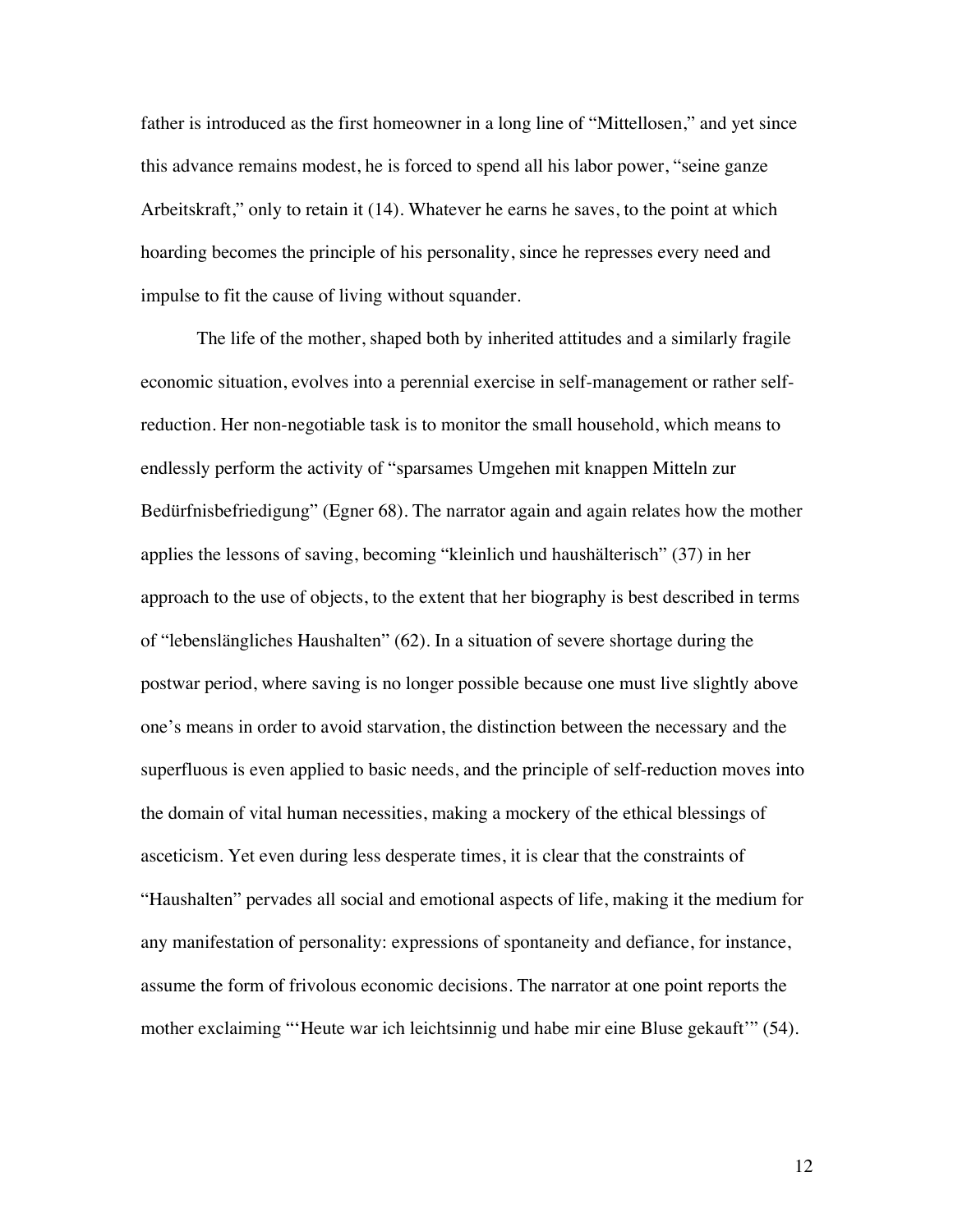Far from being a straightforward theme of the story, however, the practice of "Haushalten" generates a narrative predicament, for the mother's vigilant attention to costs is accompanied by strategies designed to foreclose enquiry and description. In addition to the problem of scraping by from day to day, the mother lives under the burden of having to perform this feat in a socially acceptable manner, of satisfying the standard of restrained and dignified behavior sanctioned by the community. The novella thus investigates how the economic conditions are overlaid with social requirements to impose the combined stress of constant pecuniary problems and norms regulating the response to these problems. According to the ideology of the society around her, the poverty under which the mother lives is not shameful as long as one measures up to the code of respectability most fully captured in the term "Sauberkeit" (59). Preserved cleanliness is the criterion with which one can distinguish between the retained serenity of "Armut" and the wretchedness of "Elend:" "Die Sauberkeit machte die Armen gesellschaftsfähig"  $(59).^{12}$ 

This effort to be clean, to hide the reality of family life behind a presentable screen and cover up any signs of destitution, is nothing but an attempt to forestall any negative descriptions, or any descriptions at all; "denn an der reinlichen, doch unverändert elenden Armut gibt es nichts zu beschreiben" (61). The narrator cites one of the maxim of cleanliness – "Das Fenster ist die Visitenkarte des Bewohners" – to show how the sanitized home is the result of a strenuous project to maintain the family reputation, which centrally involves reducing the number of stories that can be told about it (59). A narrative would, according to the expectation that guides this incessant cleaning, only grasp that which deviates from proper conduct, whereas "neat is a closed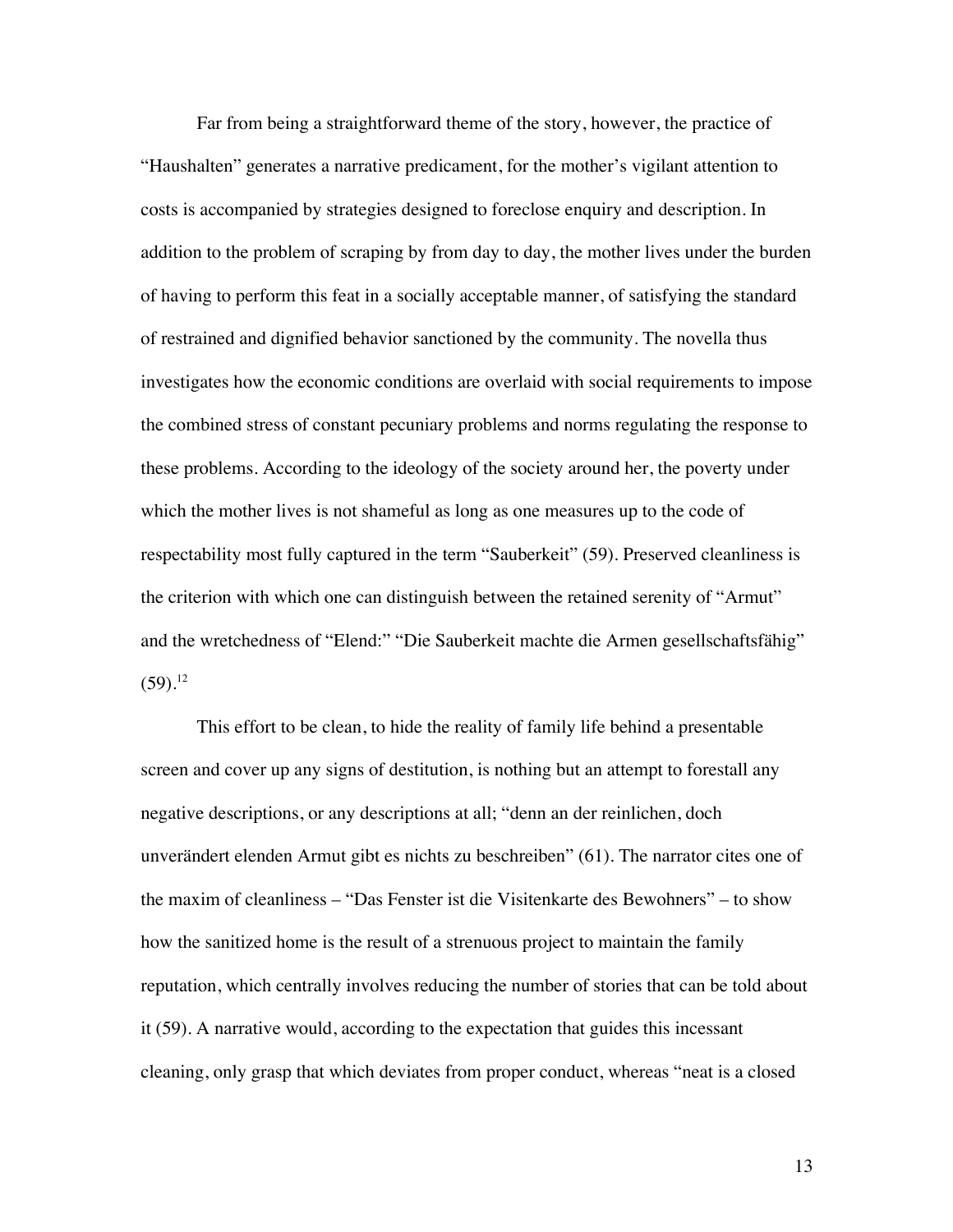book" (Green F6). For the poor, to be out of the ordinary means to be marked by some flaw.

The "Anstrengung" of the writer to tell the story of his mother's life thus meets resistance in "die täglich neue Anstrengung, sein Gesicht zu behalten" that dominates this life (61-2). If he does produce a narrative that deviates from the polished manuscript that serves the purpose of keeping its subject within the circle of respectable society, then that must be a story of how the nervous management of impressions failed or of what it always hid. The narrative of *Wunschloses Unglück* is therefore partly the unofficial story, or the story that escapes the mother in her effort to control what can be told about and her family. And this narrative is necessarily about weariness and desperation – that is  $-a$ narrative that notes and connects moments of failed "Anstrengung," recording the exhaustion and panic visible under the mask of "überangestrengter Würde" (37).

*Wunschloses Unglück* presents a divided account, in which the sanitized story of the mother, or rather the pre-articulated, socially approved version she tries her best to live up to, is supplemented with a report on the damage that it both shields and compounds. The necessarily split narrative sometimes even takes the manifest form of passages coordinating citation and commentary. The reader first receives the story that the mother tells herself, or the story she feels compelled to tell to maintain a degree of social acceptance, and then follows an alternative account, which emphasizes the physical and psychological costs of the life she and other women lead:

Keine Maschinen im Haus; alles wurde noch mit der Hand gemacht. Gegenstände aus einem vergangenen Jahrhundert, im allgemeinen Bewußtsein verklärt zu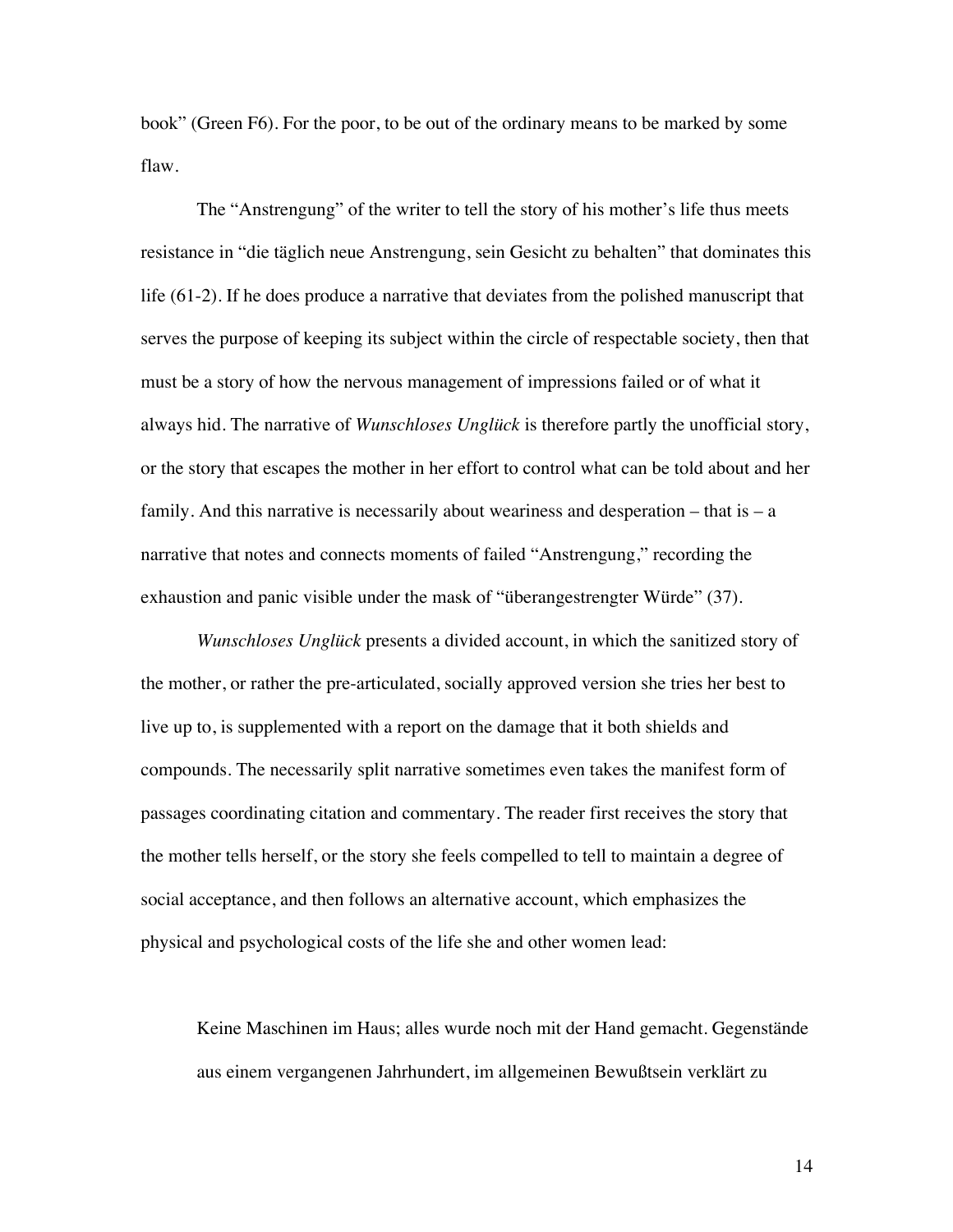Erinnerungsstücken: nicht nur die Kaffeemühle, die ja ohnedies ein liebgewordenes Spielzeug war – auch die BEHÄBIGE Waschrumpel, der GEMÜTLICHE Feuerherd, die an allen Ecken geflickten LUSTIGEN Kochtöpfe, der GEFÄHRLICHE Schürhaken, der KECKE Leiterwagen, die TATENDURSTIGE Unkrautsichel, die von den RAUHBEINIGEN Scherenschleifern im Lauf der Jahre fast bis zur stumpfen Seite hin zerschliffenen BLITZBLANKEN Messer, der NECKISCHE Fingerhut, der TOLLPATSCHIGE Stopfpilz, das BULLIGE Bügeleisen, das für Abwechslung sorgte, indem es immer wieder zum Nachwärmen auf die Herdplatte gestellt wurde, und schließlich das GUTE STÜCK, die fuß- und handbetriebene 'Singer'- Nähmaschine; - woran wieder nur die Aufzählung das heimeilige ist.

Aber eine andre Methode der Aufzählung wäre natürlich genauso idyllisch: die Rückenschmerzen; die an der Kochwäsche verbrühten, dann an der Wäscheleine rotgefrorenen Hände; - wie die gefrorene Wäsche beim Zusammenfalten krachte! -; ein Nasenbluten manchmal beim Aufrichten aus der gebückten Stellung; Frauen, so in Gedanken, alles nur ja schnell zu erledigen, daß sie mit dem gewissen Blutfleck hinten am Kleid selbstvergessen zum Einkaufen gingen; das ewige Gejammer über die kleinen Wehwehchen, geduldet, weil man schließlich nur eine Frau war; Frauen unter sich: kein 'Wie geht's?', sondern 'Geht's schon besser?'" (63-5).

Admittedly, quotation and commentary are not completely separated into consecutive clauses here; the sarcasm and regret is recognizable throughout the passage.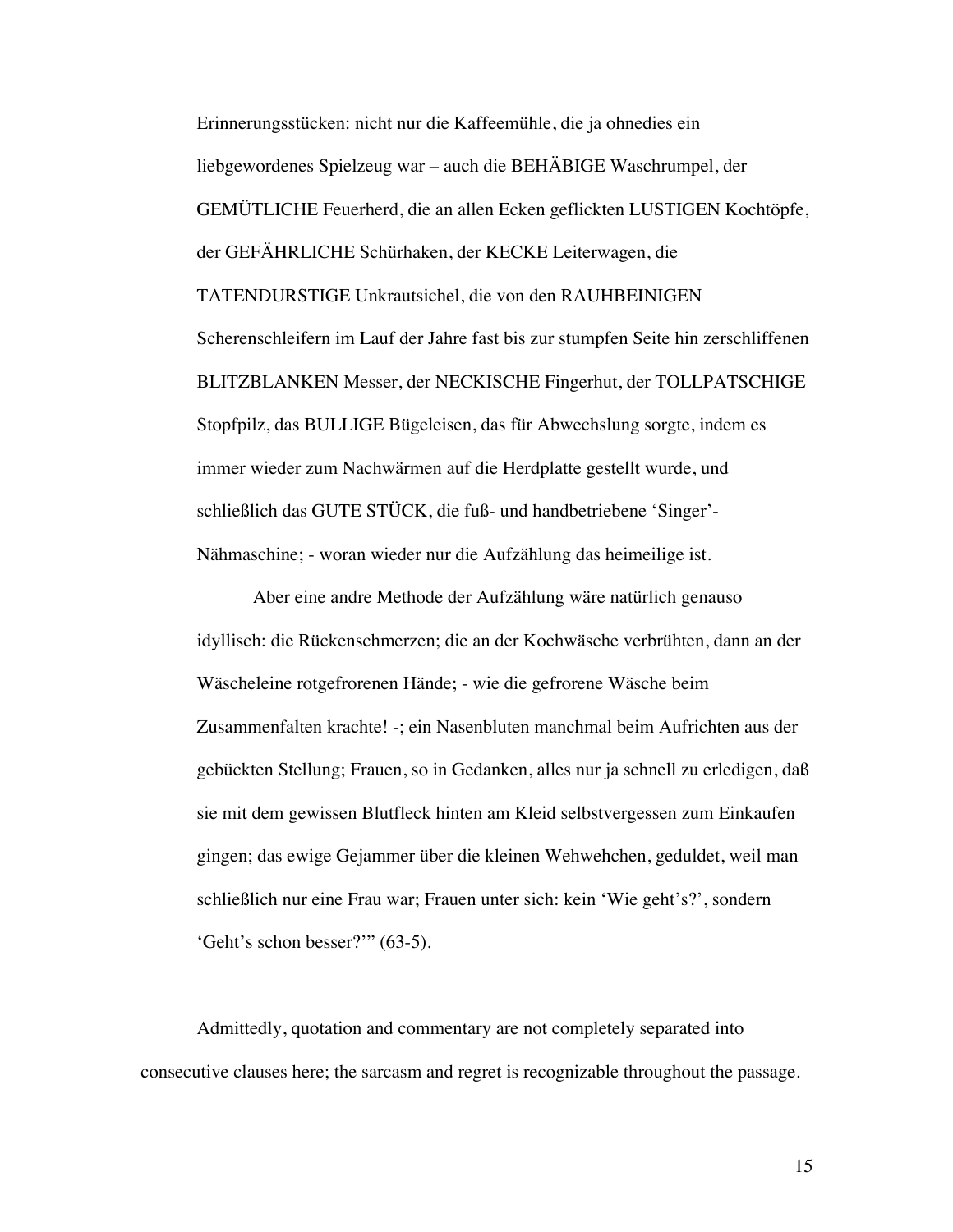Even so, the reader is presented with two distinct lists that pedagogically reveal what is repeatedly said and what is numbly experienced, the decorative expressions with which one tries to make oneself at home in the world, even to populate it with benevolent figures, and the daily chores which wear one down. Beyond the projection of life onto the use objects captured in a series of fixed attributions, the reader finds the routine work that the housewife has to carry out. The nostalgia the language may inspire is immediately dispersed by information that runs counter to any fantasy of a rustic life.

In the passage above, critical storytelling takes the form of juxtaposition, which makes manifest the two-track model implicit in the novella as a whole. Since the narrator is familiar with the already arranged versions of his mother's life, or since that story of homeliness constitutes a kind of verbal inheritance, he opts for a combined presentation where the already articulated account is closely shadowed by observations of experiences that have remained unexpressed. Symptomatically, the second paragraph containing the alternative account also notes a moment in which a façade is imperfectly maintained. The sign of exhaustion and physical ruin, the "Blutfleck" on the skirt, is carried out into the public by neglect. By relating the scene with the bloodstain, the narrator gestures to the stigma of womanhood in a community dominated by men: when the housewife enters a sphere outside the home, she carries the mark of her sex with her into a space generally reserved for the privileged gender. But the unnoticed stain also represents the failure to uphold the image of "Sauberkeit," to wash away all signs of decrepitude in the daily effort to remain presentable. The "other method," namely the added, alternative narrative that complements and exposes the happy list of animated household objects thus contains within itself a scene documenting the fouling of public surfaces.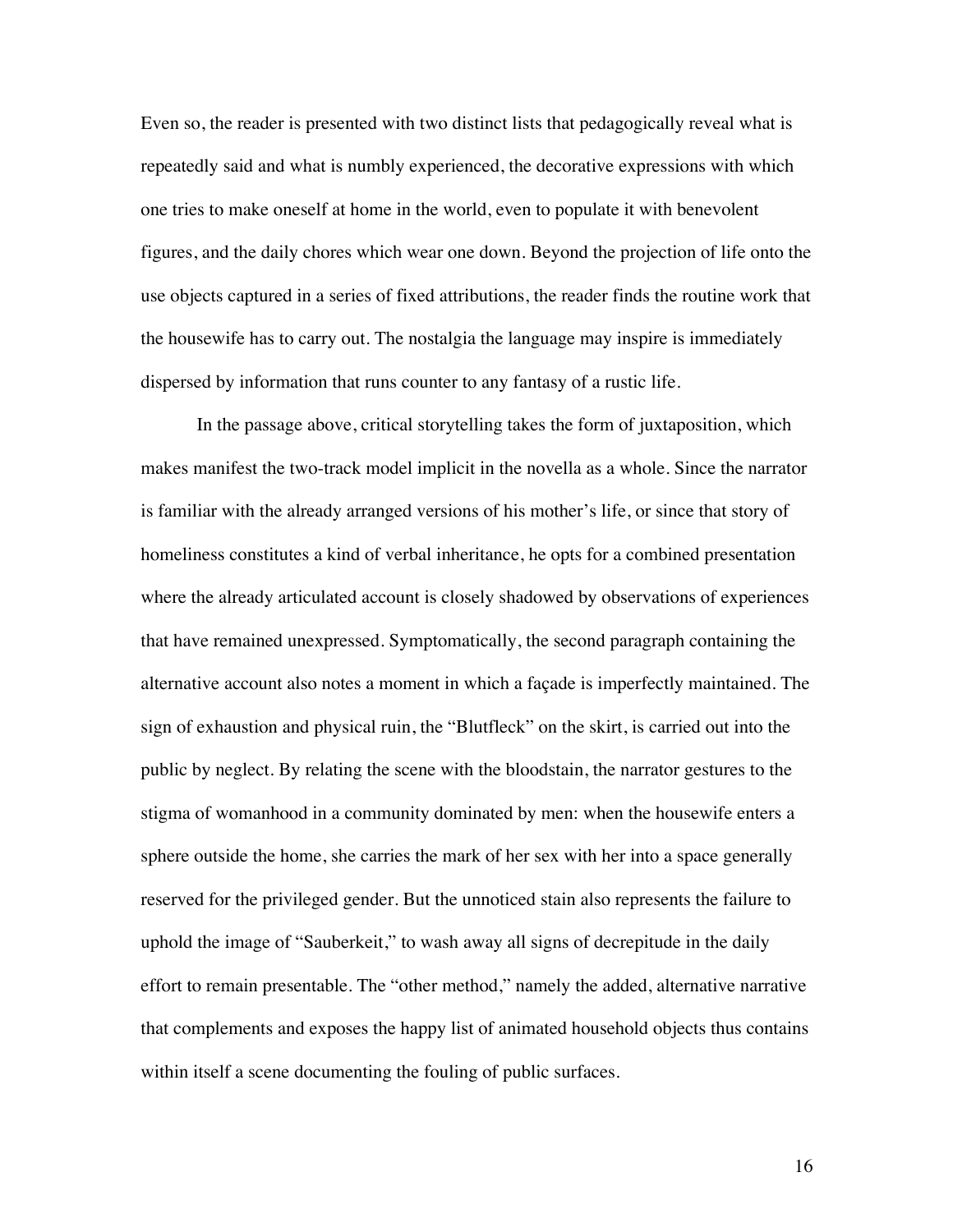In a sense, the narrator's work begins where the mother's work ends, or where she lacks the strength to live up to the prescribed behavior of her community. The practice of the double narrative is then a critical method, a means to draw attention to the severity of the mother's conditions in a way that keeps a distance from them. The narrator does not resort to the phraseology of the mother and her environment, but exposes it by providing unsettling observations. Haunted by the imperative to economize, however, the double narrative is condensed to the point where the line between critique and complicity becomes increasingly difficult to trace.

#### **The Economies of the Phrase**

The text of *Wunschloses Unglück* is not always arranged into paragraphs that bring together the illusory but socially presentable account of a life and the observations that undercut it. The narrator knows more parsimonious means of disclosure than the rewriting of entire passages. In fact, the quotation above provides a sample of a common procedure of critical commentary, one that subverts the smooth discourse without relying on the attachment of additional paragraphs, but instead efficiently highlights the presence of ideology by means of a simple typographical manipulation. Nothing more than a change of script, the use of the upper case – "der GEMÜTLICHE Feuerherd" – is necessary to alert the reader to the fixed phrases of the world whose hidden, less jovial underside must be exposed.

This method is deployed throughout *Wunschloses Unglück*, from the first to the last page. When the narrator comments on the stereotypical distribution of roles in the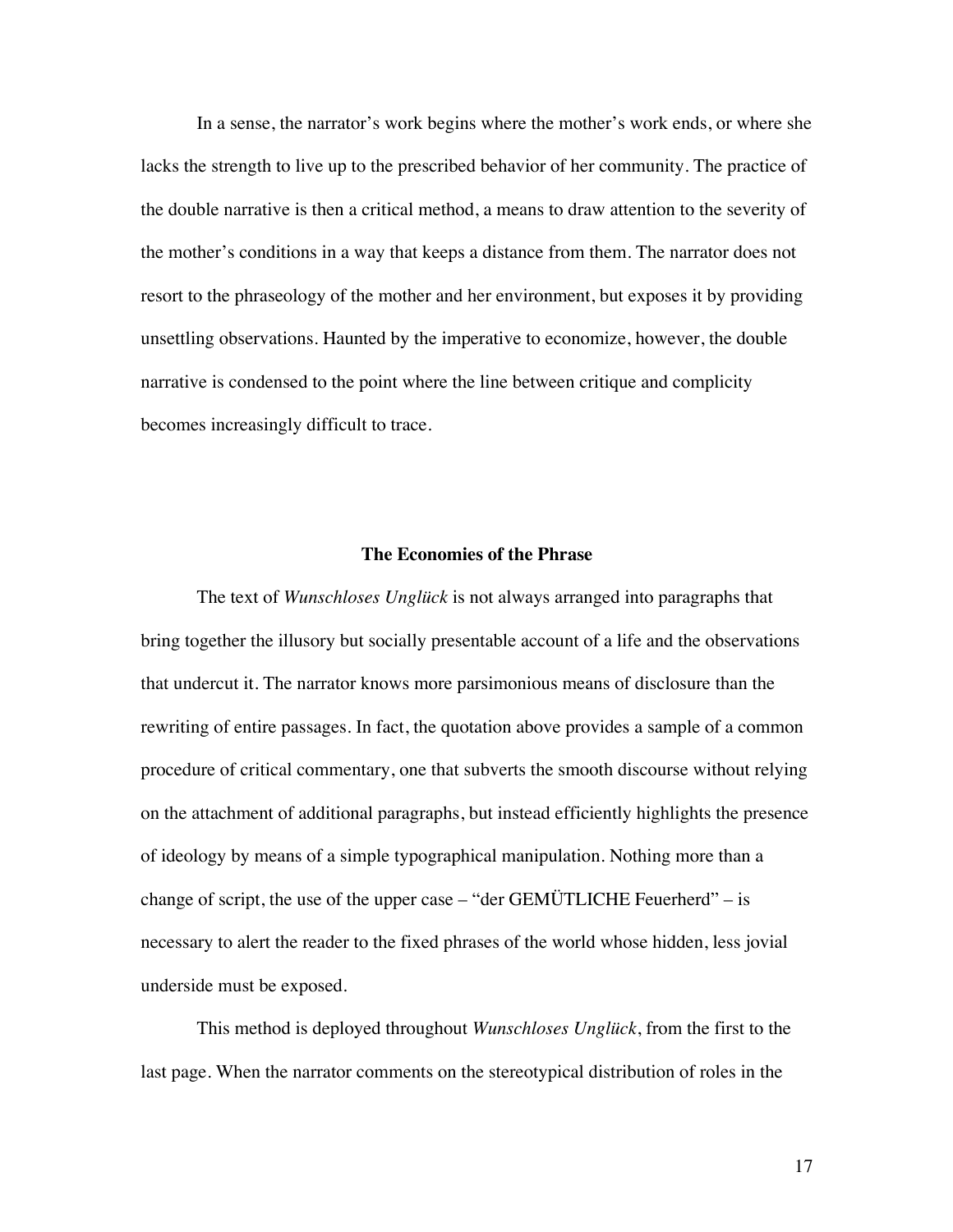mother's unhappy marriage, he notes: "Wenn er [the husband] betrunken war, wurde er FRECH, und sie mußte STRENG zu ihm werden" (35). During the period of National Socialist rule in Austria, a kitsch jargon also enters colloquial language, and the narrator tracks the introduction of this vocabulary with his favored technique: "die mit neuen Hoheitszeichen versehenen Gebäude bekamen STIRNSEITEN und GRÜSSTEN; die Wälder und die Berggipfel SCHMÜCKTEN SICH" (23).

As a critical procedure, this kind of ironic quotation has a long tradition in the context of Austrian literature. In his profile of Karl Kraus and his journal *Die Fackel*, Walter Benjamin points to the Viennese satirist's ability to deliver his opponents to ridicule by citing them: "Die Zitate der 'Fackel' sind mehr als Belegstellen: Requisiten von mimischen Entlarvungen durch den Zitierenden" (347). For Handke's narrator, then, the typographical measure by which to highlight the idioms brought into and thereby critically exhibited in his text does not represent a departure from the practice of the double narrative, of the continual coordination of citation and commentary. It is instead a more compressed version of it. By simple means, phrases are alienated from their textual surroundings, singled out for the reader's heightened scrutiny.

By inserting tagged phrases such as "LUSTIG UND FIEDEL" or the coupling "FRECH" and "STRENG" in the text, the reader's attention is directed toward samples of the stereotyped interaction or common attitudes to which the mother adapts. Such idioms constitute, one could say, the quotable aspect of social control. As such, they almost never issue from a single, easily identifiable source that can be focused on as an adversary in a polemical battle staged in a Kraussian manner. The idioms are not the expressions of a clearly contoured individual speaker; instead they represent *what is said*.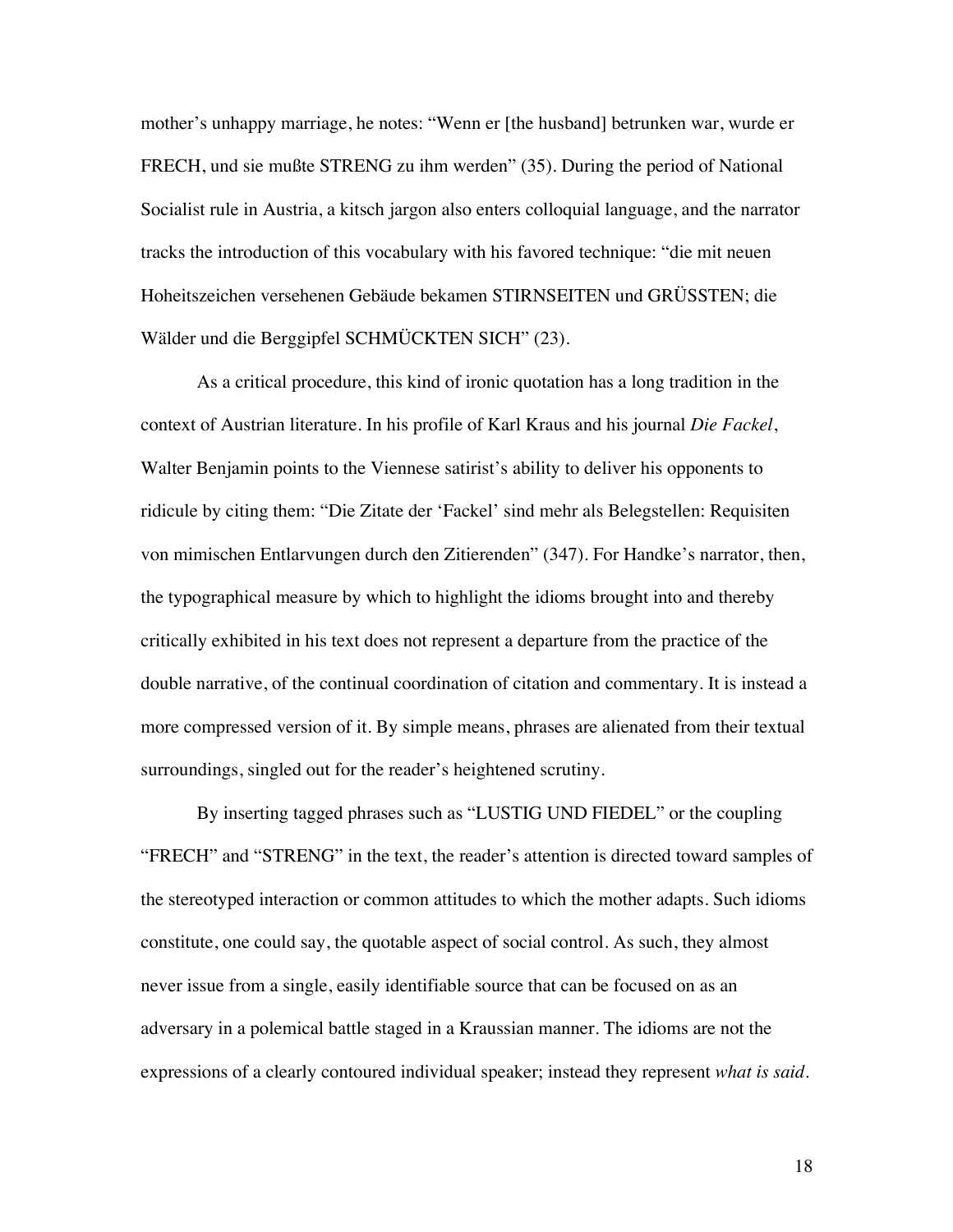The control that a common language helps enforce does not represent any active repression of one individual by a hostile group; instead it constitutes the linguistically mediated monitoring of society by its own members, the self-administered maintenance of repressive consensus within a collective. *Wunschloses Unglück* never shies away from portraying the mother's suffering, but it also never offers the reader a clear polarity between an individual victim and an indicted community. Through the close attention to a language used by everyone, including the mother, it shows how a person may involve herself in and support the processes of integration that she and others suffer from. The problem of linguistic repression does not allow for the easy identification of an outside culprit.

The novella repudiates any facile attributions of blame and instead investigates the complex mechanisms that ensure the hold of phraseology over the collective imagination. The social advantages of using widespread expressions are clear: while they often transmit values that are constricting and even debasing, especially to women, their use secures unproblematic belonging in an already defined community. They offer themselves to the speaker as established and shared formulations, the utterance of which will have a reliable resonance in the surrounding social field. To state these phrases, and to manage one's life in accordance with them, is to minimize the disapproval that can be provoked by one's speech and actions; it is a method to secure one's "Nicht-Auffallen" through careful behavioral adjustments (40). The mother lives her life under the "schiefe Blicke" of the community, the censorious glances cast at any woman who oversteps the boundary of proper female conduct until the feeling of shame is entirely internalized and no explicit penalizing response by the community is needed (32). By speaking the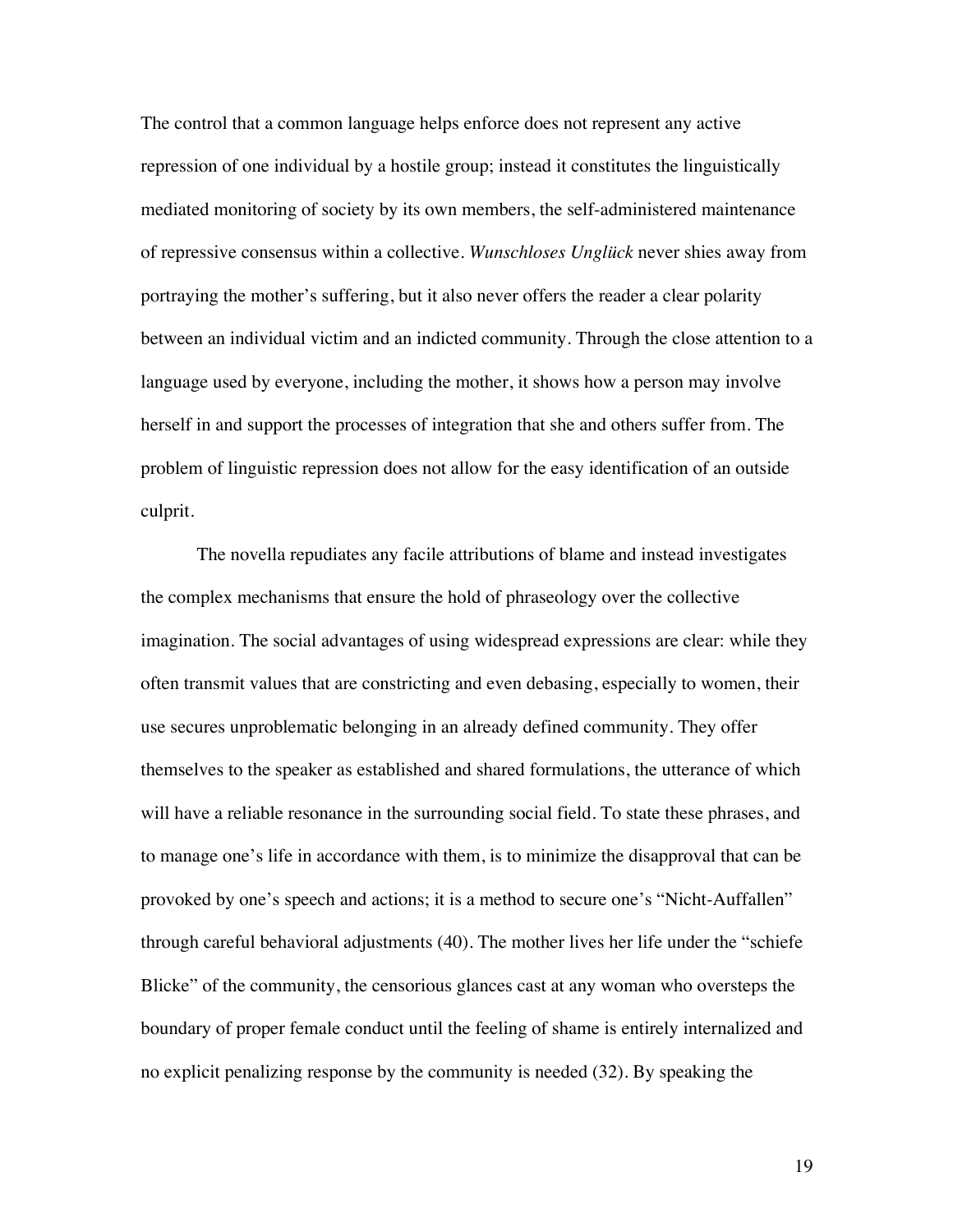language of her tightly knit social networks, she tries to avoid the burden of condemnation. The widespread fear of being stigmatized, of being put out of harmony with society, guarantees uniformity of speech. $^{13}$ 

There is, however, yet another advantage to reproducing available phraseology, one that more precisely explains the narrator's involvement with the language he subjects to scrutiny. Use of communal mini-texts whose often rhythmic and concise composition facilitate continued circulation also means saving effort. Phrases are strips of words already "set in order by someone else" and so they relieve the speaker or writer of further work (Orwell 426).<sup>14</sup> Handke's narrator explains how pre-articulated phrases can be viewed as elements of a "Sprach*fundus*" or become stored in a "Formel*vorrat*," stacked away as a resource to which the thrifty speaker/writer can turn (45, my emphasis). Indeed, the "bereits verfügbaren Formulierungen" allow for the practice of "Haushalten" in the field of language and storytelling; they make up a supply to be drawn on when one is forced to speak or write in conditions of scarcity, to compose under the constraints of stress (45). Despite the narrator's critique of the linguistically supported social repression operating in the mother's provincial milieu, he is not immune to the convenience and ease of phraseology. For someone who repeatedly speaks of his "Schreibtätigkeit" as a kind of "Anstrengung," and who understands his writing in terms of the exhaustion and renewal of resources, linguistic formulas appear, with some qualifications, eminently usable (46). He does not avoid them altogether, but sifts through them to look for what can go into his work: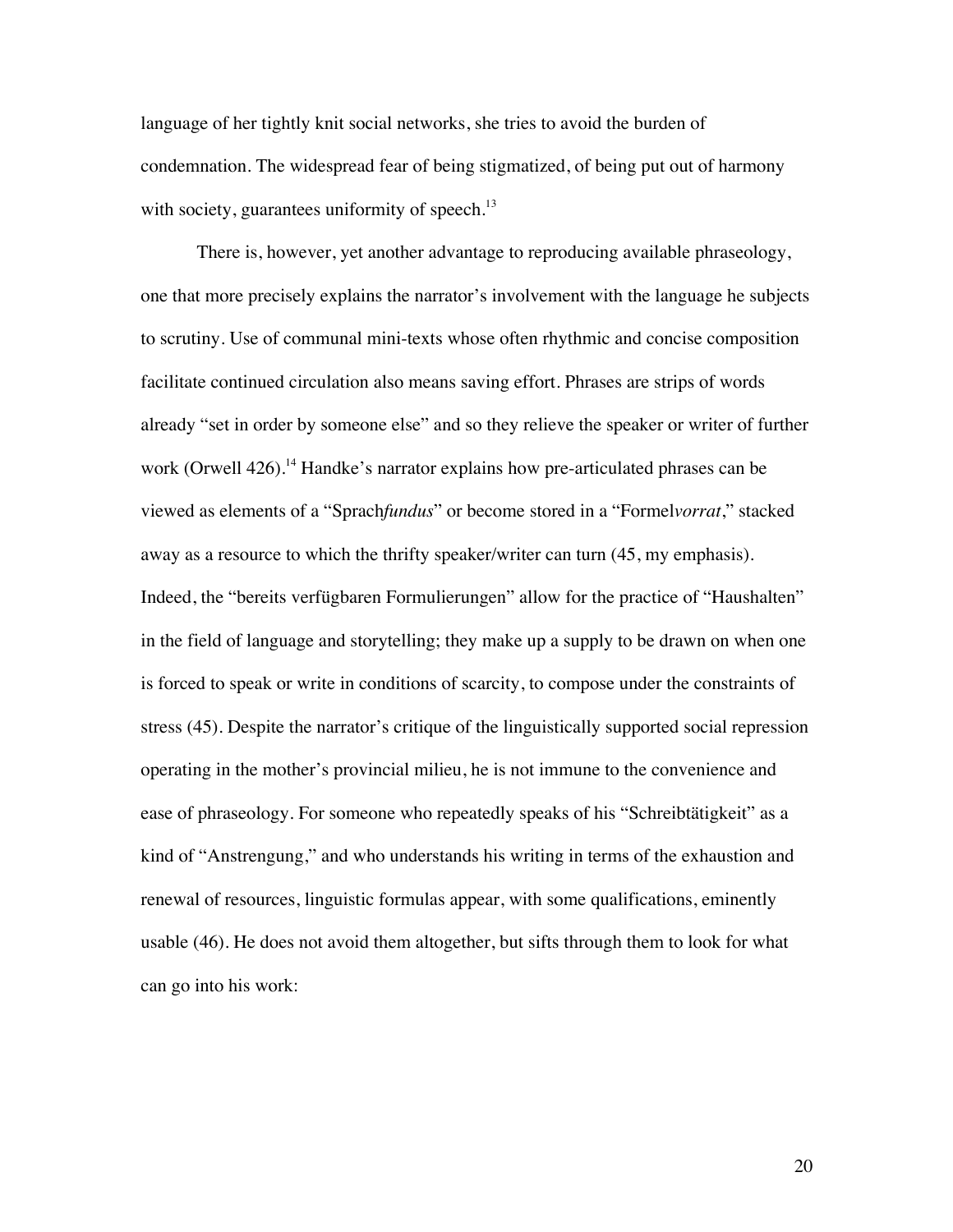Ich vergleiche also den allgemeinen Formelvorrat für die Biographie eines Frauenlebens satzweise mit dem besonderen Leben meiner Mutter; aus den Übereinstimmungen und Widersprüchlichkeiten ergibt sich dann die eigentliche Schreibtätigkeit. Wichtig ist nur, daß ich keine bloßen Zitate hinschreibe; die Sätze, auch wenn sie wie zitiert aussehen, dürfen in keinem Moment vergessen lassen, daß sie von jemand, zumindest für mich, Besonderem handelt – und nur dann, mit dem persönlichen, meinetwegen privaten Anlaß ganz fest und behutsam im Mittelpunkt, kämen sie mir auch brauchbar vor. (45-6)

This passage, drawn from one of the more extensive meta-poetical asides of the story, is not exactly a bold statement of the desire to revitalize a calcified language, to stay away from the domain of the pre-articulated.<sup>15</sup> It is rather a cautious apology for tapping into the linguistic fund that is also the constant object of analytical attention. Although the narrator wishes to avoid mere quotation, the contents of the shared storage room of formulaic solutions are designated as generally "brauchbar." He is too opportunistic, or under too much pressure, not to take advantage of them.

As argued above, the many idioms, bits of jargon, and quotations strewn throughout the text and often highlighted by the use of the upper case are abbreviated and hence efficient exercises in language criticism. They signal the narrator's struggle to remain attentive to the rigid speech patterns of the mother's social environment, patterns that she occasionally tries to shield herself with, but which also harm her by imposing demands. Yet the insertion of pre-formulated expressions at the same time requires less effort. To quote critically in the way the narrator does is to relieve oneself of a textually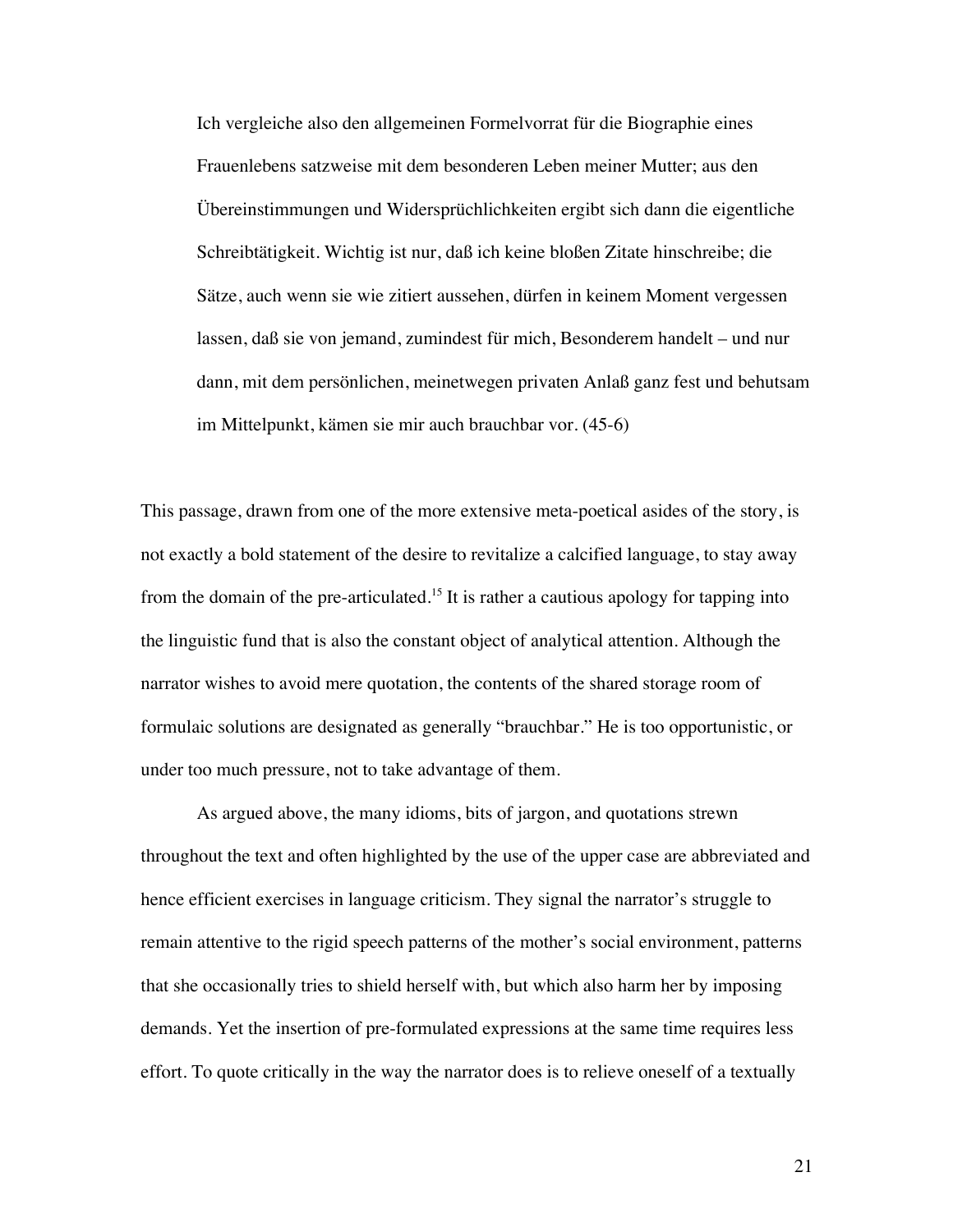extended analysis, even of the problem of inventive formulation. In this more defined way, we can speak of his problematic complicity with the language of the social context he seeks to expose. The typographically inflated phrases are best described in terms of a peculiar overlapping of linguistic economies, the one of the narrator and the one of the society under diagnosis. Easily memorized formulas can reduce the toil of independent articulation for the members of a language community, but they also become a laborsaving device for the writer, who ends up drawing on the "[V]orrat" to integrate those units of formulaic speech that seem useful to him. The economy of the phrase both facilitates and undermines the project of a critical biography.

Contrary to the mother, who, trained not to express herself and to sacrifice her needs or wishes, sinks into an increasingly mute condition of "[w]unschloses Unglück," the narrator feels compelled to write, to produce an account, and talks of "das Bedürfnis, über sie zu schreiben" (7). Yet this need threatens to dissolve into apathy, forcing him to apply himself, to expend his force and energy until it runs out and the storytelling must come to some end. Throughout this process, he criticizes and paradoxically also relies on the already-said, the once coined and hence available expressions. He cuts the costs of writing even in the very act of exposing stereotypical formulations. The text is thus not an author's display of unfettered imagination, mobilized to reinvigorate a frozen language, but the product of an exercise of "Haushalten" in the realm of writing. By installing the elaborate imagery of labor and storage in his characterization of writing, the narrator points to his own use of phraseology as a demonstration of prudent management of resources in the production of a text. If *Wunschloses Unglück* turns to the stock phrases that its protagonist, the mother, had no recourse against, it does so not without reason or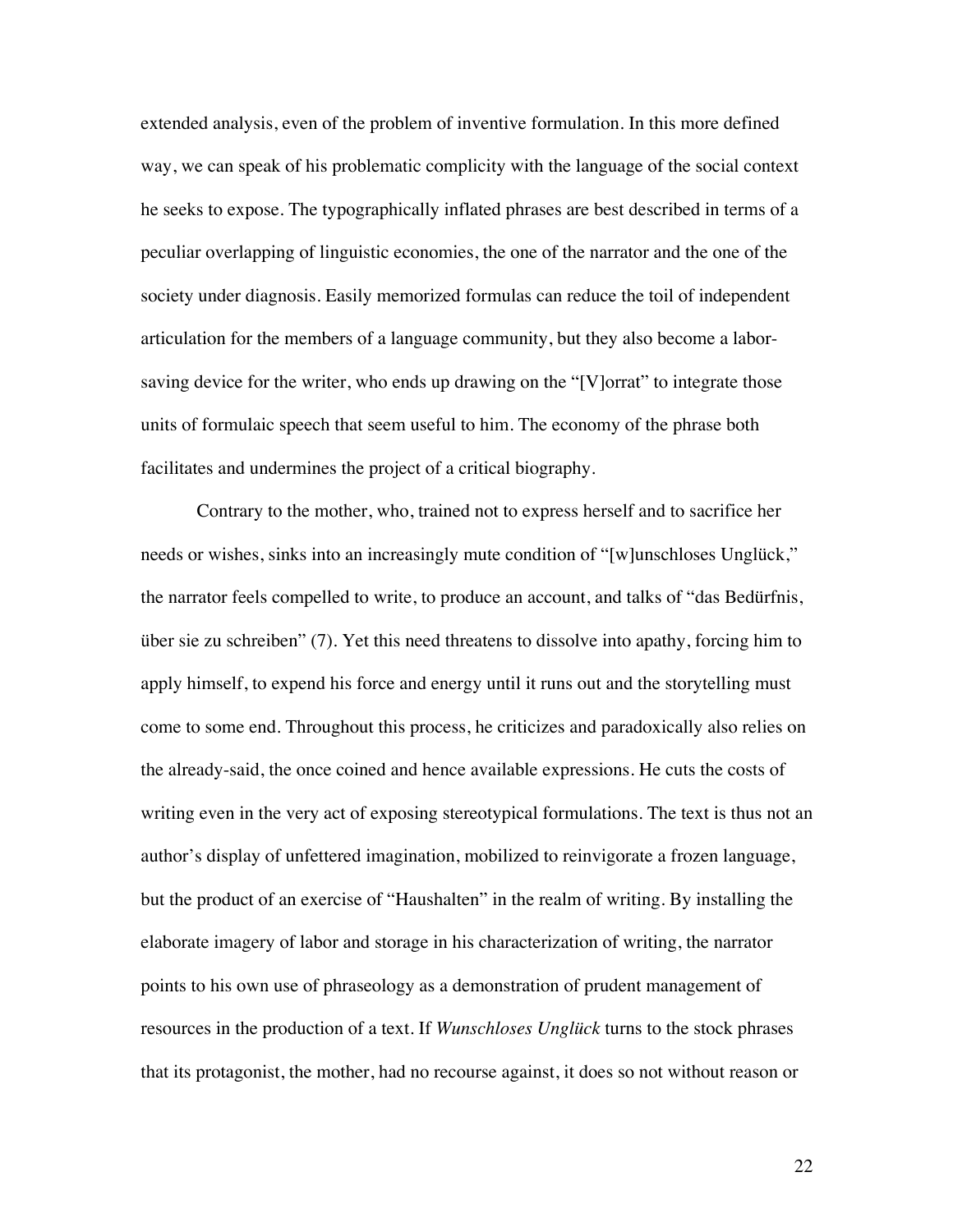simply because of their mysterious attraction, but because of contradictory motivations: they represent the primary target of criticism, all the while helping the narrator to deal with the problem of writing in a context of scarcity.

The secondary literature has often pointed out how the narrator of *Wunschloses Unglück* remains attached to the phraseology, the insidious effects of which he sets out to criticize. And yet critics have neglected the detailed discourse on household management and labor by which the narrator negotiates the problem, and hence they have overlooked the novella's ongoing endeavor to connect the thematic focus on socio-economic issues and the formal concern of constructing a narrative. The issue of economy does not only dominate the mother's existence, but pervades the production of a biographical account and explains the reliance on the "Formelvorrat" that is also criticized. It is difficult to say, however, whether this extended reflection on the problem of writing within the text constitutes an elaborate and perhaps even specious justification of linguistic complicity, or if it amounts to an admission of failure.

The mother in *Wunschloses Unglück* is silenced. Or she is imprisoned in the household sphere, forced to deal with endlessly recurrent necessities, and when she speaks she does little more than adhere to the guidelines of the scripted gregariousness that underpins the spurious social harmony. Only rarely does her life transcend the daily practice of survival, and towards the end, as she succumbs to accumulating physical ailments and suffers a nervous breakdown, the narrator even notes the onset of a bestialization. He observes her "fleischgewordene animalische Verlassenheit," as if she had finally dropped out of the community of speaking humans and become a sample of "mere life"  $(77)$ <sup>16</sup>. The literary work that reconstructs and publicizes this process cannot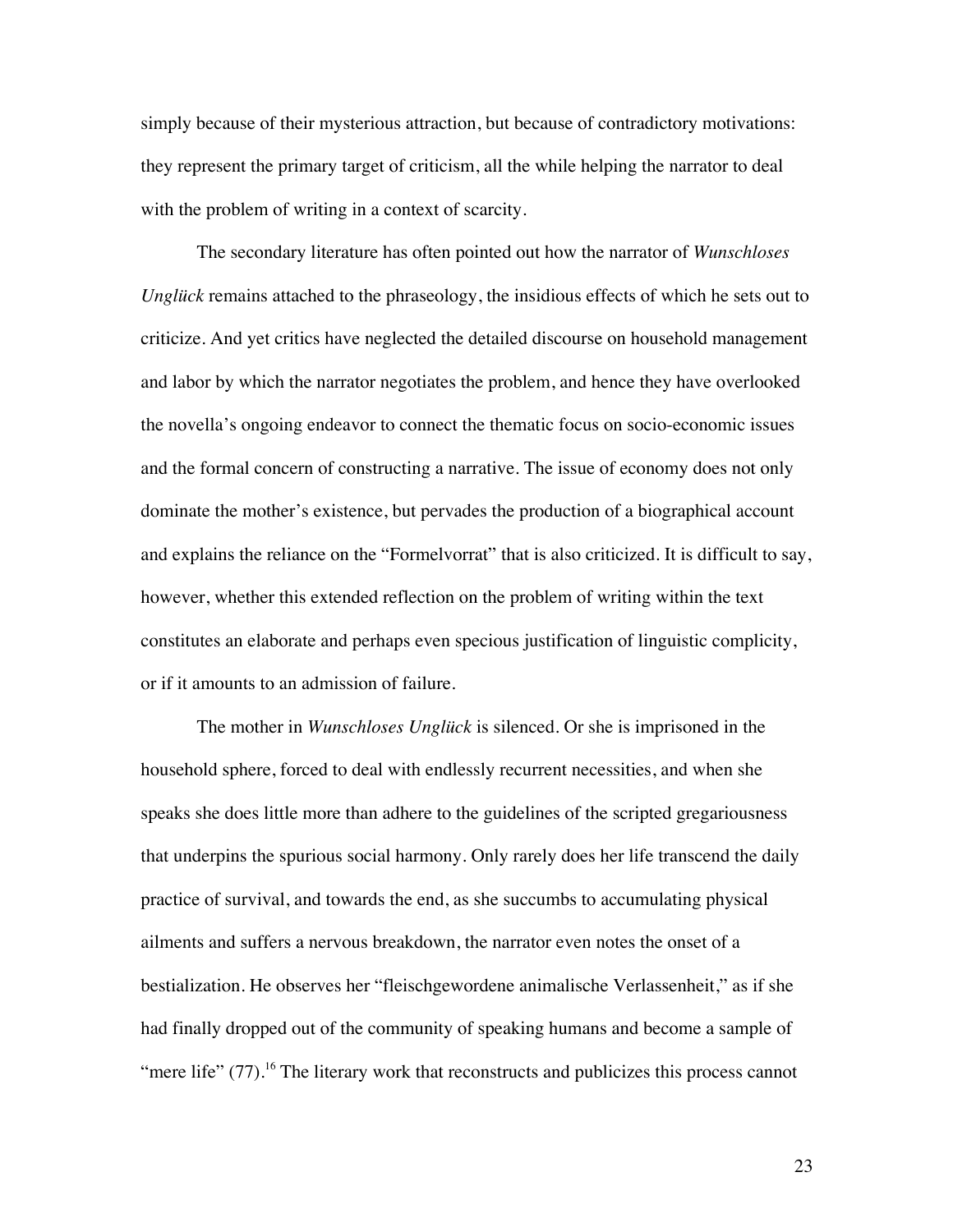so easily recover and release the mother's authentic voice. Indeed, the problem of an imposed speechlessness is not successfully remedied by the text but rather extends into it: the narrator has at his disposal no other language than the one that curtailed the mother's existence. In the text, the repeated insertion of regulatory phrases is even defended on the grounds of the need to economize. The problem of representation – the difficult and possibly self-defeating task of giving voice to the silenced – is thus reformulated as a problem of scarcity. This move does have the character of an excuse, for it converts the problem of complicity with a repressive idiom into the apparently contingent difficulty of temporarily insufficient resources. If he only had a more time and energy, the narrator seems to say, things would be different.

At the same time, the focus on the economy of writing inscribes the mother's predicament into the precarious or even failed attempt to represent her. The dominant feature of the mother's life – never-ending household management – becomes the dominant feature of the writing process, to indicate that writing too can be governed by inescapable necessities. A life circumscribed by the borders of the household is translated into literature, but by a text that systematically treats writing as a restricted household practice. *Wunschloses Unglück* may not be able to endow the mother with a voice she never had, but through attention to the pressures under which she suffered, and through the figuration of the writing process in terms of analogous pressures, it tries to make her silence legible by putting its own failure on display.

<sup>&</sup>lt;sup>1</sup> Gayatri Chakravorty Spivak's essay "Can the Subaltern Speak?" is a particularly probing inquiry into the issue of representing the underprivileged and excluded. In her analysis of how "Western intellectual production is [. . .] complicit with Western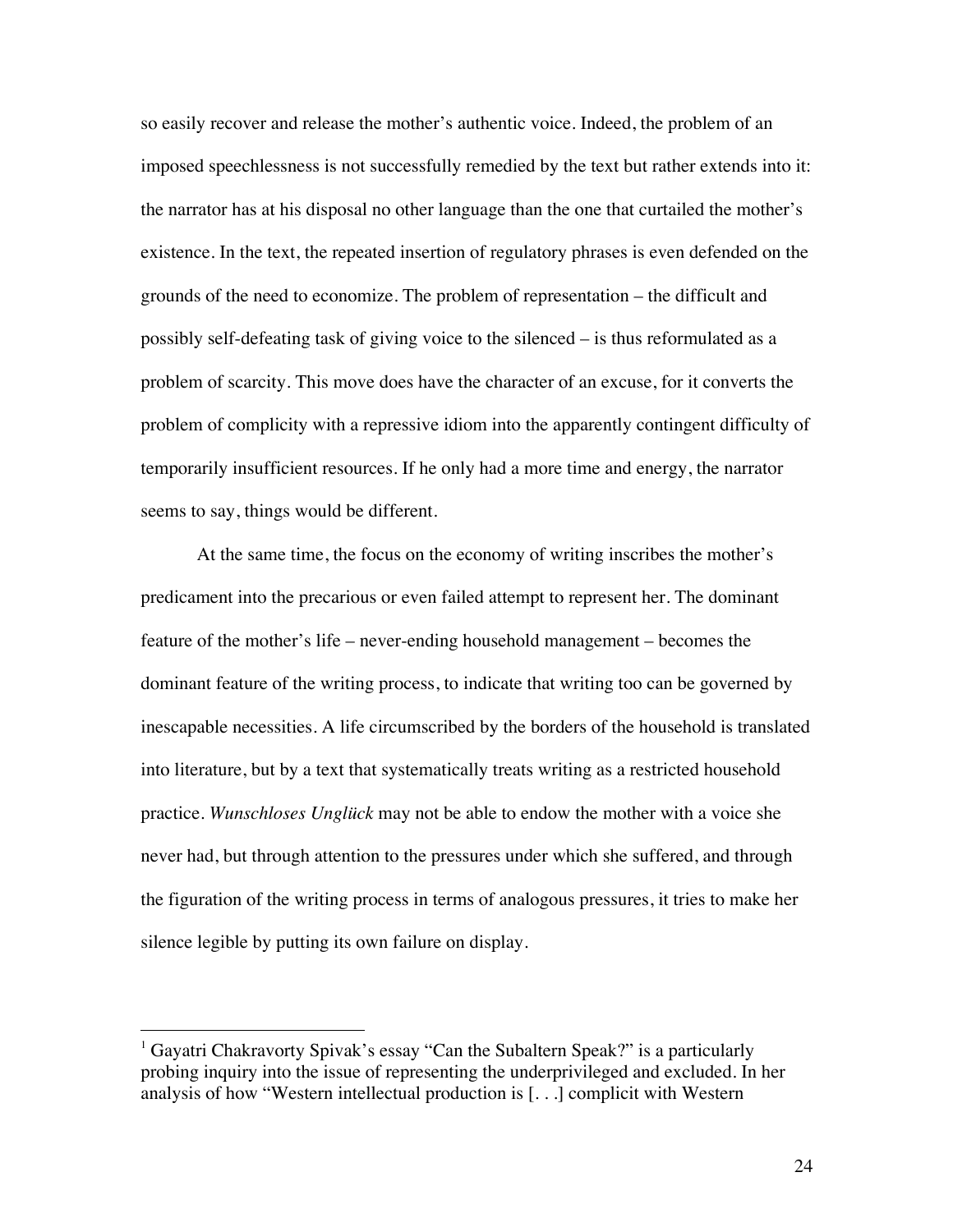international economic interest" (271), Spivak devotes critical attention to precisely those theorists who try to evade the problem of representation by claiming to vacate their place for a supposedly authentic non-Western voice, or "the first-world intellectual masquerading as the absent nonrepresentor who lets the oppressed speak for themselves" (292). In other words, Spivak studies how ethnocentric ideals of the "*authenticity* of the Other" continue to influence attempts to cast off ethnocentrism. This leads her to call for more analytical work on "the *mechanics* of the constitution of the Other" that operate *within* benevolent emancipatory projects (294, Spivak's emphasis).

 $\overline{a}$ 

 $2<sup>2</sup>$  In the most recent installment in his polemics against the alleged demonization of Serbia by Western media, *Die Tablas von Daimiel*, Handke presents himself as an author in spontaneous communion with figures such as stranded refuges, who have come to inhabit neglected and desolate zones far from the nodes of commercial and political power. By now it is an established topos of German feuilletons that Handke's attachment to Serbia derives from his preference for the peripheral and the anachronistic; spaces not yet or no longer colonized and organized by a culture that takes pride in its hypermodernity. For an interpretation along these lines, see for instance Matthias Kamann's review "Konsequentes Dichtertum."

<sup>3</sup> Previous commentators have highlighted this problem of linguistic complicity in *Wunschloses Unglück*. In a brief critical summary of the novella, Scott Abbott writes that where "she [the mother] finds little recourse against the ready formulations in which a rural Austrian woman lived her life [...], the writer must turn to stock forms and ideas as well" (408). In an early book on Handke, to name another example, Rainer Nägele and Renate Voris note that the narrator of *Wunschloses Unglück* must write "in derselben Sprache, deren ideologisches Potential er freilegen möchte" (60). Stephan K. Schindler makes a similar point in his article, remarking that "er [the narrator] verfügt über keine Sprache, die sich außerhalb der diskursiven (Re)produktion von Geschlechtsidentitäten befindet" (42). This observation has not lost its appeal. Delivering a speech on Handke at the occasion of a ceremony to his honor at the University of Klagenfurt in 2002, Klaus Aumann declares that the novella "ist zugleich der gültige Versuch, die Schwierigkeiten zu beschreiben, die der Erzählung eines Frauenlebens entgegenstehen, das durch die gängigen Sprachformeln und Redensarten [...] verstellt ist" (240). Despite this broad consensus on the central obstacle to writing, the secondary literature does not include a detailed analysis of how this problem is reflected in the text itself.<br><sup>4</sup> In his study of the painter Francis Bacon, Gilles Deleuze has formulated a similar

experience with regards to painting: it is always "invaded and besieged by photographs and clichés that are already lodged on the canvas before the painter even begins to work. In fact, it would be a mistake to think that the painter works on a white and virgin surface. The entire surface is already invested virtually with all kinds of clichés, which the painter will have to break with" (10-11).

<sup>5</sup> While we tend to equate scarcity with the lack of adequate pecuniary means, one can also speak of scarcity of time and attention. In his *Soziologie der Knappheit*, for instance, Bálint Balla speaks of the scarcity of time: "Der Begriff der Zeitknappheit bezieht sich auf die *Defizite zwischen der zur Befriedigung von Bedürfnissen, zur Verwirklichung von angesrebten Zielen erforderlichen Zeit einerseits und der jeweils tatsächlich verfügbaren Zeit andererseits*" (26, Balla's emphasis).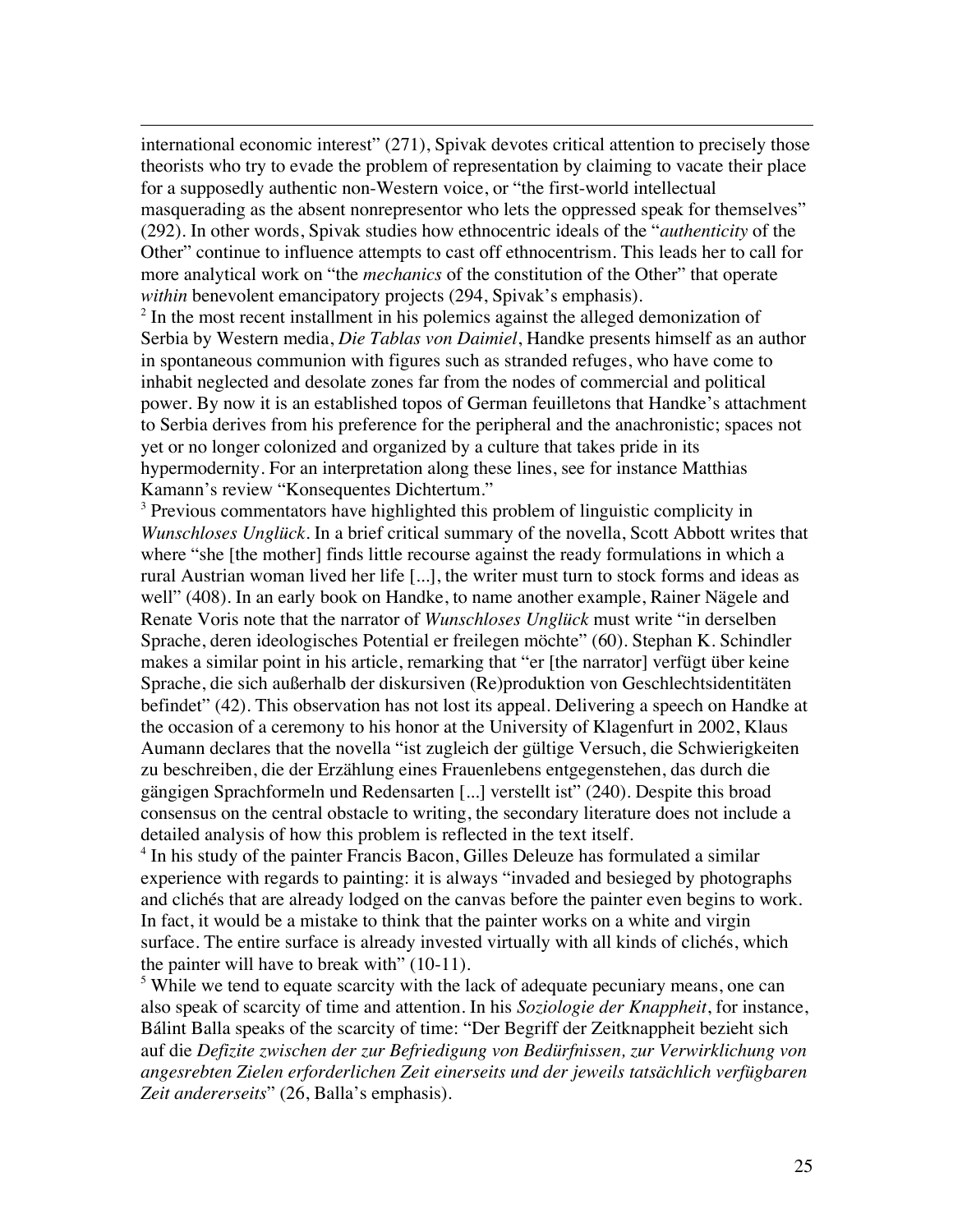$6$  This is a thesis propounded by, for instance, Matthias Konzett: with the insertion of the detached newspaper report, "Handke foregrounds mostly the euphemistic structure of media language, media's factually and situationally removed language, that belittles the loss of an individual life" (45).

<sup>7</sup> In her work *The Human Condition*, Hannah Arendt emphasizes the necessarily cyclical movement of all laboring activity: "*laboring* always moves in the same circle, which is prescribed by the biological process of the living organism and the end of its 'toil and trouble' comes only with the death of this organism" (98, Arendt's emphasis).

<sup>8</sup> In his essay "Trauer und Melancholie," Sigmund Freud asks "Worin besteht nun die Arbeit, welche die Trauer leistet?" suggesting that the withdrawal of libidinal investment after the death of a loved object requires a strenuous mental effort (430).

<sup>9</sup> The mother's exasperation with labor as a "Teufelskreis" of cleaning up and putting things in order can be compared with Arendt's observations regarding the cyclical character of laboring: "the daily fight in which the human body is engaged to keep the world clean and prevent its decay bears little resemblance to heroic deeds; [...] what makes the effort painful is not danger but its relentless repetition" (101).

 $10$  The limited or doubtful therapeutic value of the writing process is discussed by Regina Kreyenberger and Gudrun Lipjes-Türr: "Für die Dauer des Arbeitsprozesses schien es so, als gehörten sie der Vergangenheit an, als gelänge auf dem Weg literarischschöpferischer Objektivierung des eigenen Lebens auch dessen Bewältigung [...] Doch diese Hoffnung zerschlägt sich nach und nach durch die stete Wiederkehr der Angstzustände" (140).

 $11$  Cecile Cazort Zorach claims that the Dylan quotation "points to the vacuity of the time intervening between a person's birth and his death" (489). The narrator's mother is trapped in senseless routines from childhood into her adult years and hence the expression "busy dying" perfectly "sums up the plight of the Austrian housewife whose story is told in *Wunschloses Unglück*" (489).

 $12$  Stephan K. Schindler provides trenchant commentary on this aspect of the novella: "Diese Durchdringung der kleinbürgerlichen Familie mit den Normen 'Ordnung,' 'Tugend' und 'Sauberkeit' ist die vielleicht subtilste Art patriarchalischer Herrschaft, denn so wird die sozial bedingte Misere des Kleinbürgers zur moralischen Schuld der unordentlichen Hausfrau und Mutter" (50).

 $<sup>13</sup>$  Alexis de Tocqueville's study of democracy in America discusses the influence of the</sup> general fear of social sanctions upon the formation of opinions, beliefs, and desires. For a lucid reconstruction of Tocqueville's observations of multiple mechanisms of conformity, see Jon Elster's analysis in his *Political Psychology* (180-81).

 $14$  George Orwell's essay "Politics and the English Language" is a famous statement on the use of phrases as a means to save effort. However, the discussion of the social and economic functions of the phrase above is informed by a recent study on the survival of opinion diversity in communication networks of varying density, conducted by Robert Huckfeldt, Paul E. Johnson, and John Sprague. Political disagreement, they maintain, is unlikely in dense groups of interdependent citizens because of people's tendency to avoid conflict by adopting prevalent viewpoints, and to make use of the already formed opinions of others as a device to reduce effort. The diversity of opinions can easily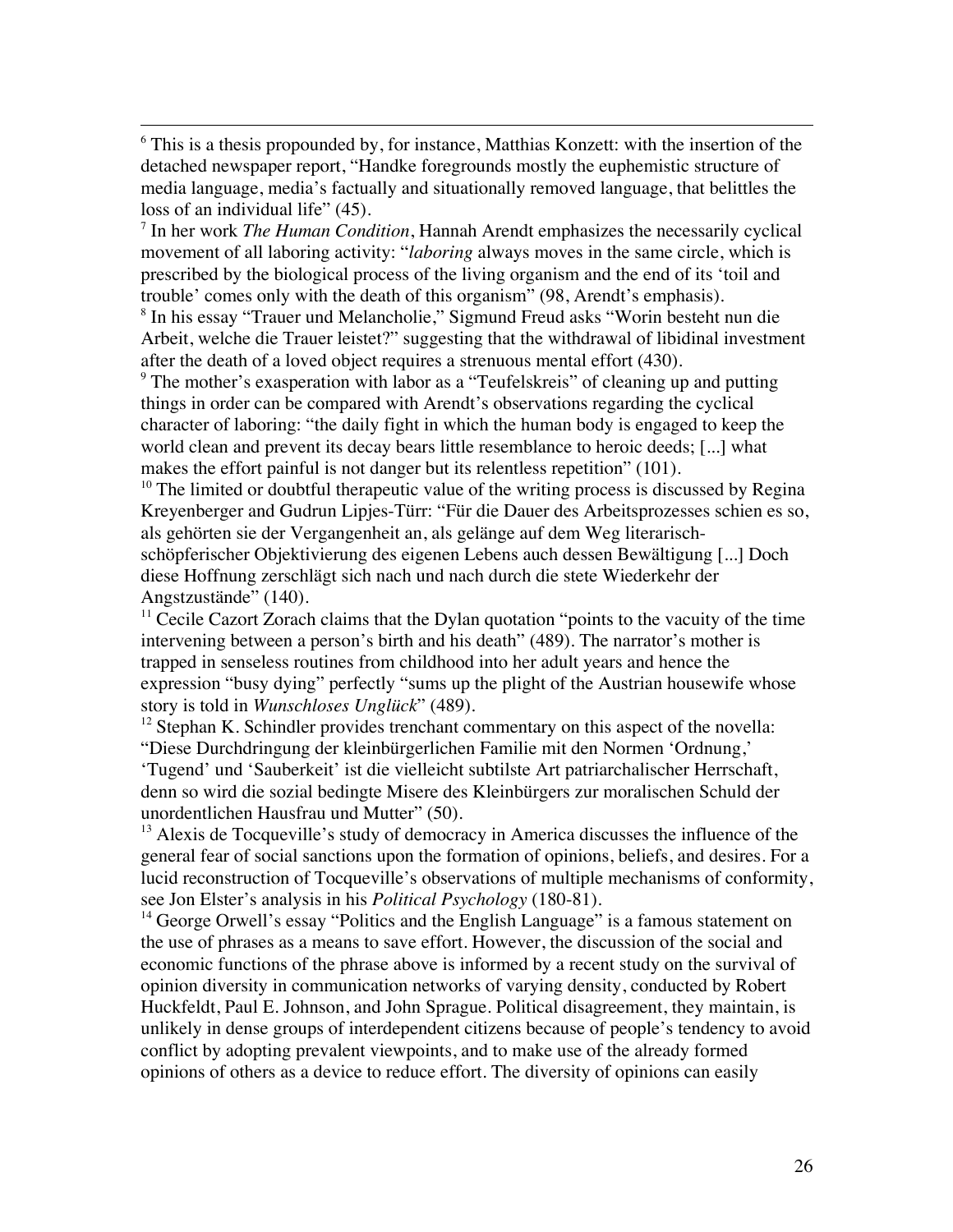dwindle within societies because of citizens' conflict avoidance and cost consciousness  $(7-8)$ .<br><sup>15</sup> According to Matthias Konzett, Handke's understanding of literature includes

"attempts to reach beyond 'dead' meaning and to revitalize the expressive potential of literary discourse." He therefore seeks to "overcome sedimentary forms of cultural articulation such as rigid patterns and linguistic habits" (43). In *Wunschloses Unglück*, however, the narrator's deployment of these patterns and habits is subject to a more complex problematic of shortage.

 $16$  Giorgio Agamben has famously analyzed the production of life-forms deprived of communication in the death camps of totalitarian regimes, the site where the political rule over mere life emerges most starkly in the modern age. His discussion might seem absolutely unconnected with Handke's reflections of "Haushalten," but they are not. In a recent article on the Aristotelian concepts that figure prominently or even organize the current debate on the biopolitical paradigm, the most extreme example of which is the totalitarian camp, Malcolm Bull notes that the household or the *oikos* defined as the space were the basic necessities of life are tended to constitutes a "middle ground" between the silent life of animals and the life of communication in the *polis* (18). Following Hannah Arendt, Bull claims that modernity is characterized by an increasing political attention to this intermediary space, to the point at which modern societies are pictured as a kind of national households. To speak with Arendt, the "activities connected with sheer survival [household activities such as production and consumption] are permitted to appear in public" (Arendt 46). This politicization of the economic has a dual character: those who populate this sphere (women, laborers) are given place in the public thanks to the efforts of emancipatory movements, but the regimes of governance also increasingly take reproduction and labor as their objects of administration and intervention. The project of *Wunschloses Unglück* is consonant with the dual politicization of the household sphere in modernity. The novella spotlights the situation of the mother locked into the familial sphere – it brings (literary and political) attention to a life hid away. At the same time, it conceptualizes its activity in economic terms, as if writing would be another practice governed by the dictates of the household.

# **Works Cited:**

 $\overline{a}$ 

- Abbott, Scott. "Wunschloses Unglück." *Encyclopedia of German Literature*. Ed. Matthias Konzett. Vol. 1. London: Fitzroy Dearborn, 2000. 407-8.
- Aumann, Klaus. "Peter Handkes Poetik der Begriffsstutzigkeit." *Peter Handke: Poesie der Ränder*. Ed. Klaus Aumann, Fabjan Hafner, and Karl Wagner. Vienna: Böhlau, 2006. 239-51.
- Arendt, Hannah. *The Human Condition*. Chicago: The U of Chicago P, 1958.
- Balla, Bálint. *Soziologie der Knappheit: Zum Verständnis individueller und gesellschaftlicher Mängelzustände*. Stuttgart: Ferdinand Enke, 1978
- Benjamin, Walter. "Karl Kraus." *Gesammelte Schriften*. Ed. Rolf Tiedemann and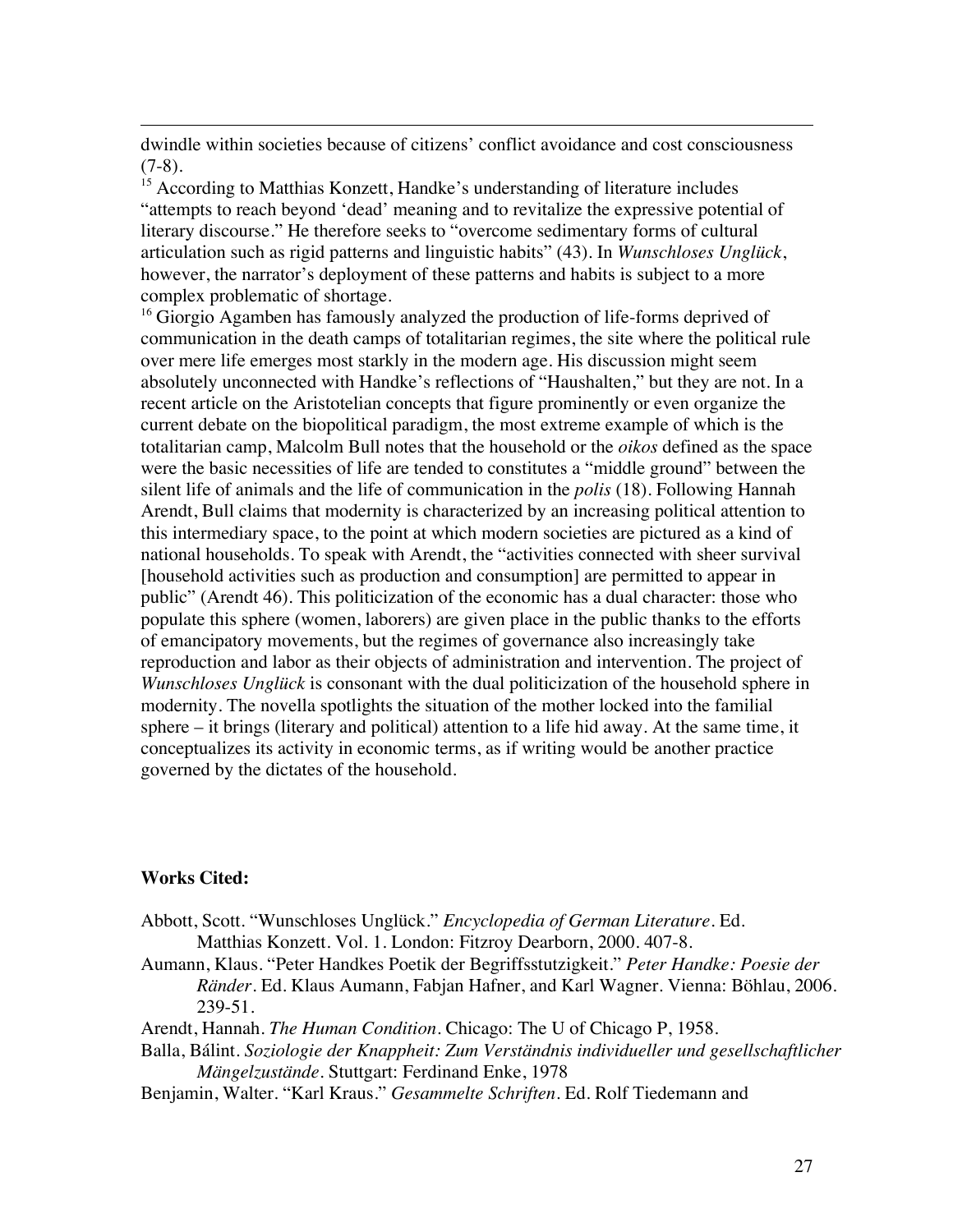Hermann Schweppenhäuser. Vol. II.1. Frankfurt am Main: Suhrkamp, 1977. 334- 67.

- Bewes, Timothy. "Shame, Ventriloquy, and the Problem of the Cliché in Caryl Phillips." *Cultural Critique* 63 (2006): 33-60.
- Bull, Malcolm. "Vectors of the Biopolitical." *New Left Review* 45 (May-June 2007): 7- 25.
- Cazort Zorach, Cecile. "Freedom and Remembrance: The Language of Biography in Peter Handke's *Wunschloses Unglück*." *The German Quarterly* 52.4 (1979): 486- 502.
- Deleuze, Gilles. *Francis Bacon: The Logic of Sensation*. Trans. Daniel W. Smith. London: Continuum, 2003.
- Egner, Erich. "Haushalt." *Handwörterbuch der Sozialwissenschaften*. Ed. Erwin v. Beckerath, et al. Vol. 5. Stuttgart: Gustav Fischer, 1956. 65-70.
- Elster, Jon. *Political Psychology*. Cambridge: Cambridge UP, 1993.

 $\overline{a}$ 

- Freud, Sigmund. "Trauer und Melancholie." *Gesammelte Werke*. Ed. Anna Freud, et al. Vol. 10. Frankfurt am Main: S. Fischer, 1946. 428-46.
- Green, Penelope. "Saying Yes to Mess." *New York Times* Thursday Dec. 21 2006: F1+.
- Handke, Peter. *Wunschloses Unglück: Erzählung*. 1972. Frankfurt am Main: Suhrkamp, 1974.
	- \_\_\_\_\_\_. *Die Tablas von Daimiel: Ein Umwegenzeugenbericht zum Prozeß gegen Slobodan Milosevic*. Frankfurt am Main: Suhrkamp, 2006.
- Huckfeldt, Robert, Paul E. Johnson, and John Sprague. *Political Disagreement: The Survival of Diverse Opinions within Communication Networks*. Cambridge: Cambridge UP, 2004.
- Kamann, Matthias. "Konsequentes Dichtertum." *Die Welt* Tuesday May 30 2006.
- Konzett, Matthias. "Cultural Amnesia and the Banality of Human Tragedy: Peter Handke's Wunschloses Unglück and its Postideological Aesthetics." *The Germanic Review* 70.2 (1995): 42-50.
- Kreyenberg, Regina, and Gudrun Lipjes-Türr. "Peter Handke: Wunschloses Unglück." *Erzählen, Erinnern: Deutsche Prosa der Gegenwart*. Ed. Herbert Kaiser and Gerhard Köpf. Frankfurt am Main: Moritz Diesterweg, 1992. 125-48.
- Nägele, Rainer. "Peter Handke: *Wunschloses Unglück* (1972)." *Deutsche Romane des 20. Jahrhunderts: Neue Interpretationen*. Ed. Paul Michael Lützeler. Königstein: Athenäum, 1983. 388-402.
- Nägele, Rainer, and Renate Voris. *Peter Handke*. Munich: C. H. Beck, 1978.
- Orwell, George. "Politics and the English Language." *Complete Works*. Ed. Peter Davidson. Vol. 17. London: Secker & Warburg, 1998. 421-30.
- Robbins, Lionel. *An Essay on the Nature and Significance of Economic Science*. London: MacMillan, 1945.
- Schindler, Stephan K. "Der Nationalsozialismus als Bruch mit dem alltäglichen Faschismus: Maria Handkes typisiertes Frauenleben in "Wunschloses Unglück." *Germanic Studies Review* 19.1 (1996): 41-59.
- Spivak, Gayatri Chakravorty. "Can the Subaltern Speak?" *Marxism and the Interpretation of Culture*. Ed. Cary Nelson and Lawrence Grossberg. Urbana: U of Illinois P, 1988. 271-313.